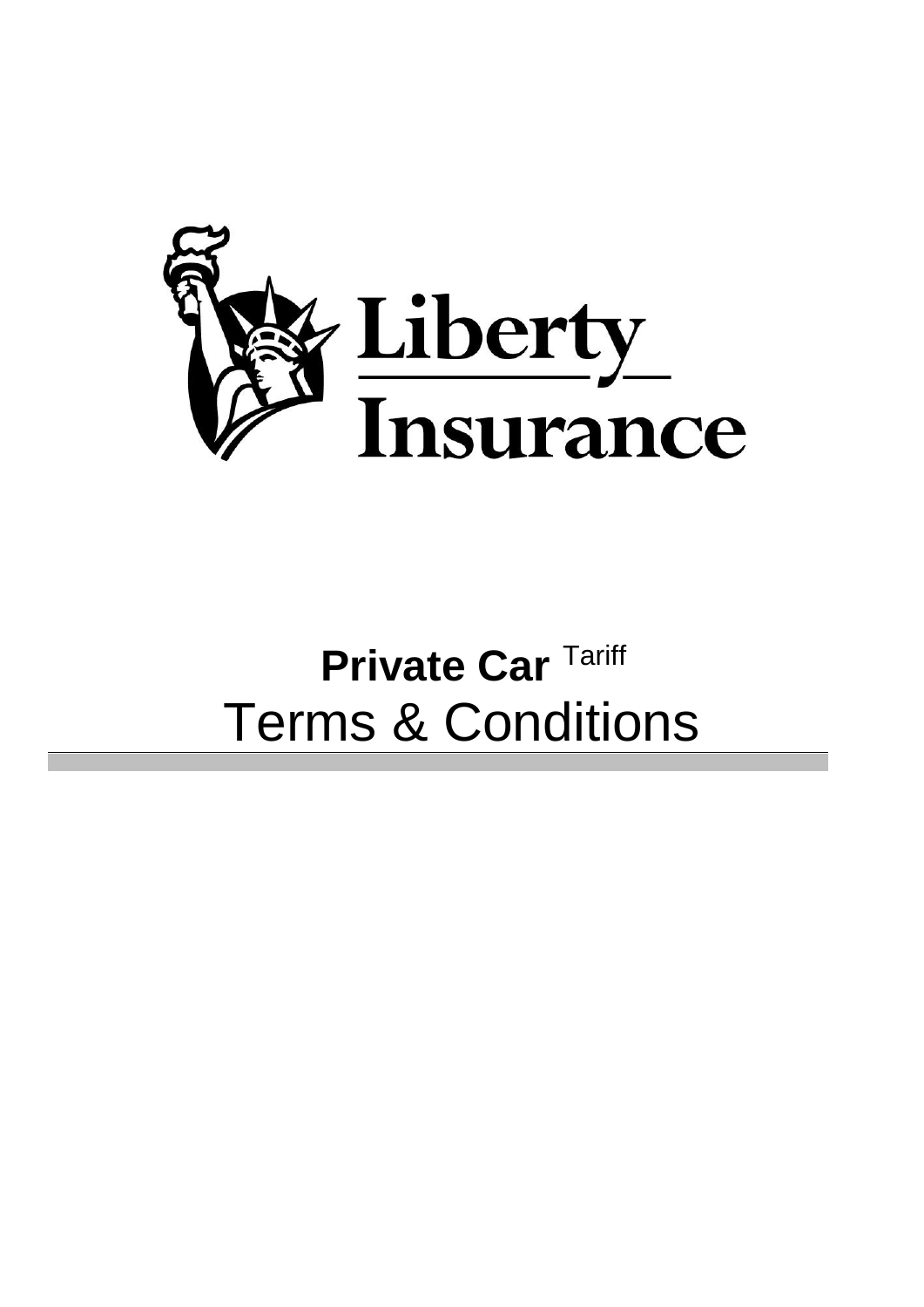

# *EXPLANATORY NOTES*

#### **How to read this document**

*Please note that your Private Car Policy only starts from page 5 onwards. To help you read and understand your policy better we provide some explanatory notes together with comments and examples (written in italic). These are not meant to be part of your policy and should not be used to interpret your insurance contract in the event of any dispute.*

#### *Words in bold*

*You will notice that some words in the policy are printed in bold letters. This is because they have been given specific meaning in your Private Car Policy. Please refer to Section F on pages 13 to 16 for the meaning of these words.*

#### *What makes up your insurance contract?*

*Your insurance contract with us is made up of the following:*

*insurance policy in pages 5 to 16 (excluding the italic texts); the information you provided us when you applied for this insurance; the Schedule;* 

*the Endorsements attached to the policy; and the Certificate of Insurance (CI). All these must be read together as they form your insurance contract.*

# *Duty of Disclosure*

# **A. Consumer Insurance Contract**

Where you have applied for this insurance wholly for purposes unrelated to your trade, business or profession, you had a duty to take reasonable care not to make a misrepresentation in answering the questions in the Proposal Form (or when you applied for this insurance) i.e. you should have answered the questions fully and accurately. Failure to have taken reasonable care in answering the questions may result in avoidance of your contract of insurance, refusal or reduction of your claim(s), change of terms or termination of your contract of insurance in accordance with Schedule 9 of the Financial Services Act 2013. You were also required to disclose any other matter that you knew to be relevant to our decision in accepting the risks and determining the rates and terms to be applied.

You also have a duty to tell us immediately if at any time after your contract of insurance has been entered into, varied or renewed with us, any of the information given in the Proposal Form (or when you applied for this insurance) is inaccurate or has changed.

#### **B. Non-Consumer Insurance Contract**

Where you have applied for this insurance for purposes related to your trade, business or profession, you had a duty to disclose any matter that you know to be relevant to our decision in accepting the risks and determining the rates and terms to be applied, and any matter a reasonable person in the circumstances could be expected to know to be relevant, otherwise it may result in avoidance of your contract of insurance, refusal or reduction of your claim(s), change of term(s) or termination of your contract of insurance.

You also have a duty to tell us immediately if at any time after your contract of insurance has been entered into, varied or renewed with us, any of the information given in the Proposal Form (or when you applied for this insurance) is inaccurate or has changed.

*If you misrepresented any facts to us before the policy is entered into, examples of the actions that may be taken by us against you include the following:*

- *declare your policy void from inception (which means treating it as invalid), and we may not return any premium;*
- *cancel this policy and return any premium less our cancellation charge or recover any unpaid premium;*
- *remove one or more named drivers from your policy and adjust your premium accordingly;*
- *recover any shortfall in premium;*
- *not pay any claim that has been or will be made under the policy; or*
- *be entitled to recover from you the total amount of any claim already paid under the policy or any claim we have to pay because of any relevant road traffic legislation, plus any recovery cost.*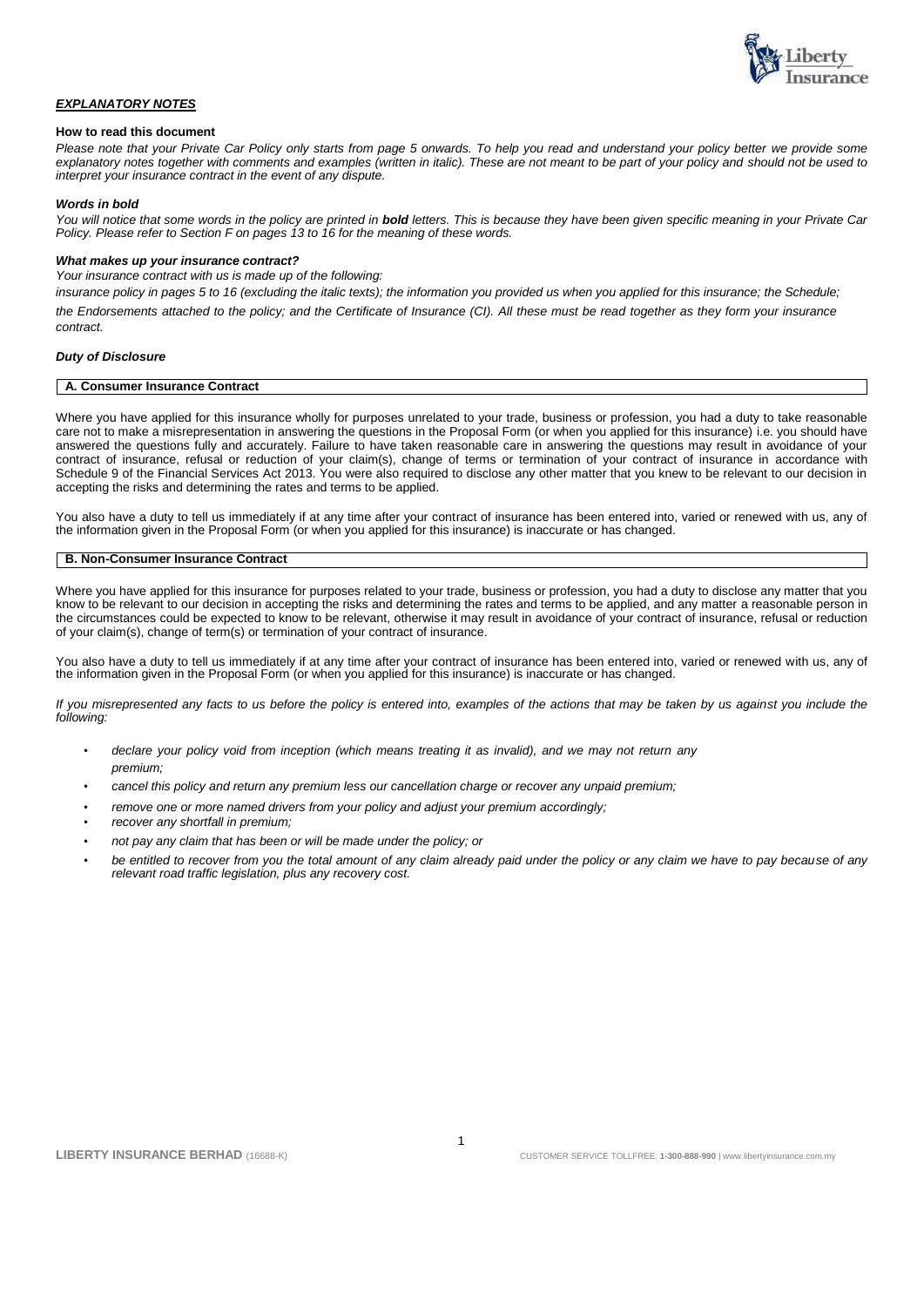

# *What is covered?*

*Your insurance does not cover you against everything that can happen to your car. Check out the Schedule that we issued to you to know the type of cover you bought. The main types of cover are:*

| Page           | <b>Basic Cover:</b>                                                                                                              | Comprehensive | <b>Third Party,</b><br><b>Fire and Theft</b> | <b>Third Party</b><br>Only |
|----------------|----------------------------------------------------------------------------------------------------------------------------------|---------------|----------------------------------------------|----------------------------|
| 5 to 7         | Section A: Loss or Damage to Your Own Car                                                                                        |               |                                              |                            |
| 5              | 1. a. Events We Cover                                                                                                            |               |                                              |                            |
|                | (i) accidental collision or overturning                                                                                          | ✓             | Χ                                            | X                          |
|                | (ii) collision or overturning caused by mechanical breakdown                                                                     | ✓             | X                                            | Χ                          |
|                | (iii) collision or overturning caused by wear and tear                                                                           | ✓             | Χ                                            | X                          |
|                | (iv) impact damage caused by falling objects subject<br>to certain exclusions                                                    | ✓             | X                                            | Χ                          |
|                | $(v)$ fire, explosion or lightning                                                                                               | ✓             | ✓                                            | X                          |
|                | (vi) breakage of windscreen, windows or sunroof including<br>lamination / tinting film                                           | ✓             | Χ                                            | X                          |
|                | (vii) burglary, housebreaking or theft                                                                                           | ✓             | ✓                                            | X                          |
|                | (viii) malicious act                                                                                                             | ✓             | X                                            | X                          |
|                | (ix) while in transit (limited cover)                                                                                            | ✓             | Χ                                            | X                          |
| 5 to 6         | 1. b. Events We Do Not Cover                                                                                                     | ✓             | ✓                                            | X                          |
| 6 to 7         | 2. Basis of Settlement (how we will settle your claim)                                                                           | ✓             | ✓                                            | X                          |
| $\overline{7}$ | 3. Towing Costs (to a repairer or safe place)                                                                                    | ✓             | Χ                                            | Χ                          |
| $\overline{7}$ | Section B: Liability to Third Parties                                                                                            |               |                                              |                            |
| $\overline{7}$ | 1. a. What is Covered (by this section)                                                                                          | ✓             | $\checkmark$                                 | ✓                          |
| $\overline{7}$ | 1. b. What is Not Covered (by this section)                                                                                      | ✓             | ✓                                            | ✓                          |
| 7              | 2. Limits of Our Liability (the maximum that we pay)                                                                             | ✓             | ✓                                            | ✓                          |
| 8              | 3. Cover for Legal Personal Representatives (if you are dead)                                                                    | ✓             | ✓                                            | ✓                          |
| 8              | 4. Maximum Legal Costs (if approved)                                                                                             | ✓             | ✓                                            | ✓                          |
| 8              | 5. Rights of Recovery                                                                                                            |               |                                              |                            |
| 9              | Section C: No Claim Discount                                                                                                     | ✓             | ✓                                            | ✓                          |
| 9 to 10        | Section D: General Exceptions (what is not covered by the policy)                                                                |               |                                              |                            |
| 10 to 12       | Section E: Conditions (terms that you must comply with)                                                                          | ✓             | ✓                                            | ✓                          |
| 12 to 13       | Section F: Definitions (explains the words in bold)                                                                              | ✓             | ✓                                            | ✓                          |
| 13 to 16       | Section G: Endorsements (additional terms that we may impose on<br>you or additional covers if you have paid additional premium) | Optional      | Optional                                     | Optional                   |

*Key:*

✓

*= applicable X = not applicable*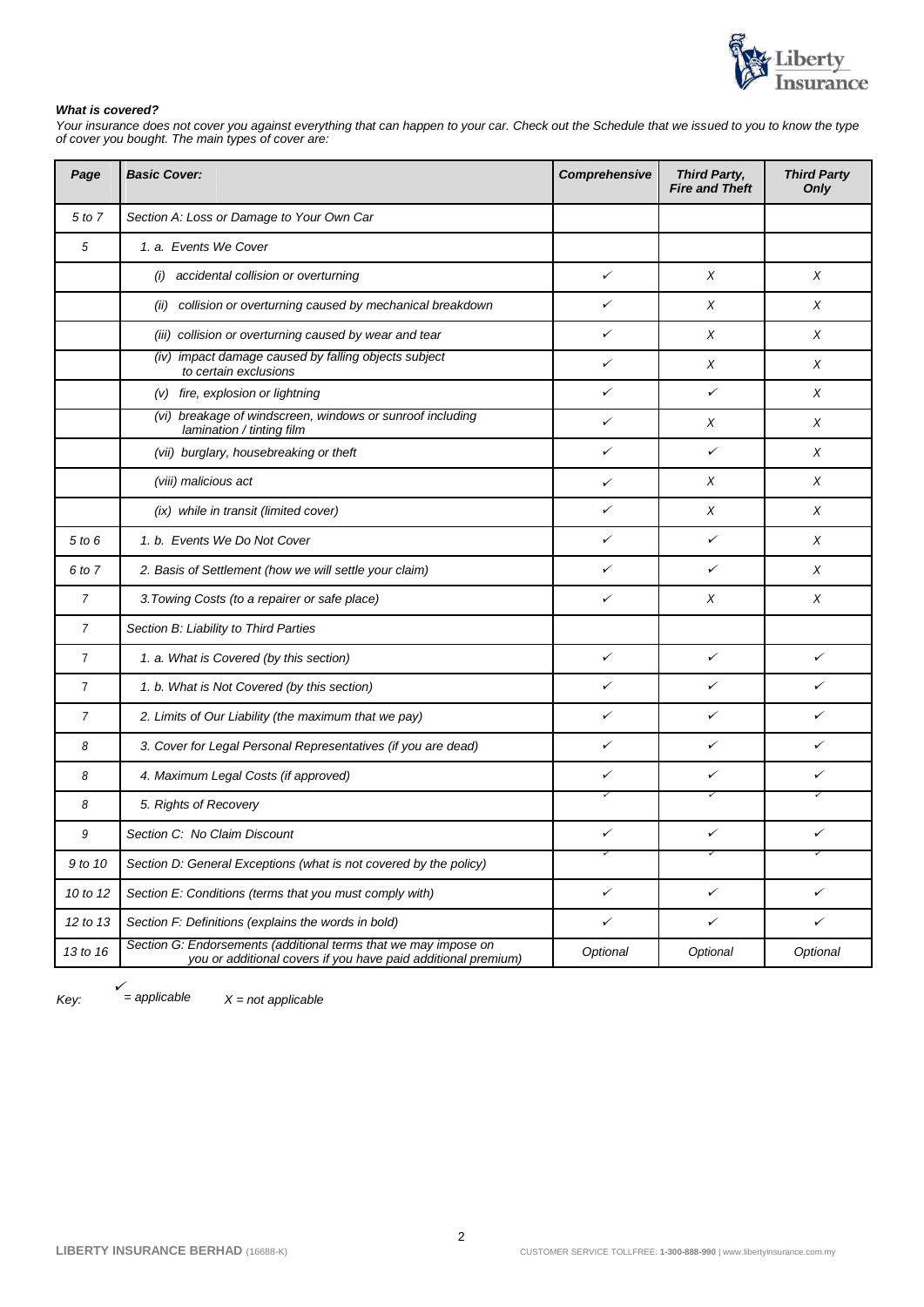

# *What this policy does not cover?*

*These are referred to as 'Exceptions' in your policy and there are three sections where you can find them:*

*Section A1b – see 'Events We Do Not Cover' (pages 5): applicable to Comprehensive policy only.* 

*Section B1b – see 'What is Not Covered' (pages 7): applicable to Comprehensive, Third Party, Fire & Theft and Third Party Only policies. Section D – see 'General Exceptions' (pages 9): applicable to Comprehensive, Third Party, Fire & Theft and Third Party Only policies.* 

*There are generally three reasons why we put these exceptions in your basic Private Car Policy:*

- *1. Cover is not provided for the exceptions. We have to charge additional premium if you want to cover any of these exceptions. Some examples of the exceptions which are not covered by your basic Private Car Policy but which can be covered if you pay additional premium are:* 
	- *flood, storm {see Section A1b – 'Events We Do Not Cover' (page 5)};*
	- *strike, riot, civil commotion {see Section D – 'General Exception 8b' (page 9)}; and*
	- *use outside Malaysia, Singapore or Brunei {see Section D – 'General Exception 6' (page 9)}.*
- *2. There are other risks which are not covered by the basic Private Car Policy or by any of its extensions. We would have to issue a different policy if you want these types of cover. For example, the following are not covered by your Private Car Policy but can be covered under a different type of policy:* 
	- *carriage of goods must be covered under a Commercial Vehicle Policy; and*
	- *hire or reward must be covered by taxi or hired car policy.*
- *3. We cannot and do not cover certain risks at all. Some examples of these can be seen in Section D – 'General Exceptions' (pages 9 to 10) such as:* 
	- *war, nuclear fission or fusion;*
	- *risks that are against public policy or against the law; and*
	- *drunk driving.*

#### *How can your car be used?*

*Since this is a Private Car Policy, your policy only covers you if your car is used for "social, domestic and pleasure purposes and for the policyholder's business". This is clearly stated in the Certificate of Insurance under the heading "Limitation as to Use".*

*The following are some examples of how your car can be used:*

- *to visit relatives and friends, for shopping etc.; and*
- *for some limited business use such as getting to and from work, and meeting customers.*

*However, we will not cover you, for example, if you use your car in the following manner:*

- *as a private taxi by charging fares to carry passengers;*
- *as a hire car by charging rental to use your car;*
- *to carry any goods in connection with any trade or business other than samples. You must buy a Commercial Vehicle Policy to cover for this use;*
- *for motor trade (use for showroom display and for test-drive);*
- *to practise for or to take part in any race, rally, pacemaking, reliability trial or speed test; and*
- *use on any racetrack.*

#### *Who can drive your car?*

• *Practically anyone can drive your car as long as the driver:* 

- . has a valid license of the relevant class to drive and is not disqualified to drive by law or for some other reason {(see exclusion on<br>Unlicensed Drivers in Section D – 'General Exception 1' (page 9)};
- . *has your permission to drive (see definition of Authorised Driver in page 10); and*
- . *complies with all the terms and conditions of this policy.*

*Although anyone complying with the above conditions can drive your car, you may have to pay an additional excess depending on the age of the driver, the type of license the driver possesses or if the driver is not a named driver (see explanation on excess in page 4). If you or your authorised driver is not qualified to drive or breach any of the terms and conditions, your claim may be rejected. If we are compelled by law to pay, we can recover any sum(s) paid and any expenses incurred from you or your authorised driver.* 

#### *In which territory is your car covered?*

*This insurance you have purchased only covers you in Malaysia, Singapore and Brunei in accordance to the laws of Malaysia. Additionally, note that if you intend to drive your car into Singapore, you are required by Singapore's law to have cover against Legal Liability to Passengers (LLP).*  Since LLP is not covered by the basic Private Car Policy, you will need to purchase Endorsement 100 (see page 15), which provides a limited cover *for your liability for death or bodily injury of passengers.*

#### *When is your cover effective?*

This insurance is effective from the time of purchase of cover or at the agreed time of commencement, until the expiry date. The period of insurance will be printed in the Policy Schedule and related documents. If there is any change to these dates, it will be officially shown in an Endorsement *issued by us.*

# *How much should you insure your car for under a Comprehensive or Third Party, Fire and Theft Policy?*

*To be safe, you should insure your car at its current market value (see definition in page 16). In simple terms, this is the current cost to replace your*  car with another car of the same make, model, age and general condition. The amount that you choose to insure is called the sum insured. Please *note that you could be penalised if your car is under-insured (see Section A2e – 'Under-Insurance' in page 6).*

*For example, if the market value of your car is RM100,000 but you only insured it for RM80,000 then you could be penalised for under-insurance. Assuming the loss is assessed at RM5,000, instead of we paying the full amount, you could be made to bear a portion of the loss in proportion to the under-insurance as follows:*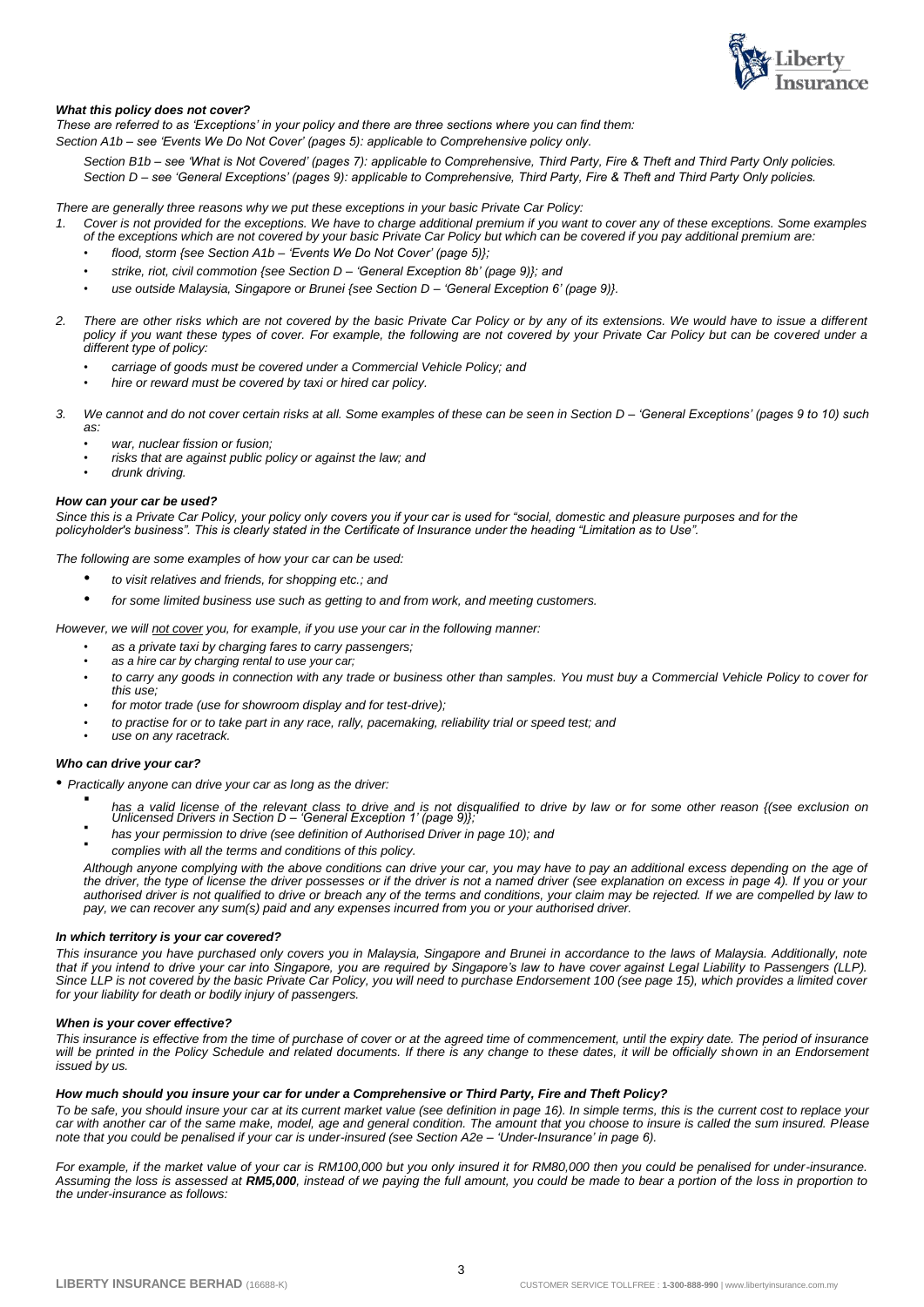

*Sum Insured RM80,000 -------------------x Loss = ------------- x RM5,000= RM4,000 Market Value RM100,000*

*Therefore we will pay RM4, 000 while the balance of RM1, 000 will be borne by you.*

You would be penalised as shown above if the market value of your car exceeds the sum insured by 10%. On the other hand, it would be a waste of *money to over-insure as your insurer would not pay more than the market value. One way to protect yourself from being under-insured or overinsured is to opt for the sum insured determined by a market valuation system approved by Persatuan Insurans Am Malaysia (PIAM).*

# *What is No Claim Discount ("NCD")?*

*This is a form of premium discount for not having made a claim during the preceding period of your insurance (provided the period of insurance exceeds one year). The scale of NCD applied is specifically mentioned in the policy.*

*The applicable NCD can be checked with us or the Central NCD Database ("CND") at https:// [www.mycarinfo.com.my](http://www.mycarinfo.com.my/) /ncdcheck/online before the purchase of your Private Car Policy.*

#### *What is an Excess?*

*This is the first amount that you have to bear yourself for each and every claim that we approve, even if the incident is not your fault. However, please note that the excess does not apply to loss or damage caused by fire, explosion, lightning, burglary, housebreaking, theft, third party property damage or bodily injury claims. Please check your Policy Schedule to find out the amount that you are liable to pay. This is referred to as Endorsement 1 or 2 in your policy. Note that there is also the Compulsory Excess (see page 7) where you have to bear an additional excess of RM400 if you or the person driving your car:*

*is under 21 years old;* 

*holds a Provisional (P) or Learner (L) driver's license; or* 

*is not named in the Schedule as a named driver.* 

*As an example, if we assess the claim payable to be RM10,000 but your policy carries an excess of RM500, you will have to bear the first RM500 yourself and we will pay the balance of RM9,500. However, if the driver is below 21 years old, you have to bear an additional excess of RM400. Using the same example, you now have to bear RM900 (i.e. 500 + 400) and we will pay RM9, 100.*

*Do's and Don'ts – after you have had an accident or theft*

#### *Do:*

• *Call Accident Assist Call Centre (AACC) 24 hours nationwide insurance road accident Helpline number: 1-300-22-1188 or 15-500*

*for immediate road assistance or tow service in the event of a road accident, or to make an enquiry on claims procedure;* 

- *inform us as soon as possible about any incident which may give rise to a claim; report all accidents to the police within 24 hours as required by law;*
- *submit immediately to us all letters, claims, writs and summons which you have received from third parties as a result of the incident; remove your car to a PIAM Approved Repairer or our approved panel repairer for repairs or windscreen repairs or replacement;*
- *fully fill up the relevant sections of your claim form – do not put "refer to police report"; and*
- *if you have a Comprehensive cover and the third party that knocked your car is clearly at fault, you are advised to submit own damage Knock-for Knock (KfK) claim to us in order to expedite claims processing. Your NCD entitlement will not be affected and you can claim the excess that you had paid from the insurer of the third party.*

# *Don't:*

- *negotiate, admit or repudiate any claim without our consent (see Condition 2 in page 10); and*
- *authorise repair without our consent (see Condition 2f in page 11).*

*Condition 2 of your policy (see page 15) spells out the do's and the don'ts after an accident or theft in more detail.*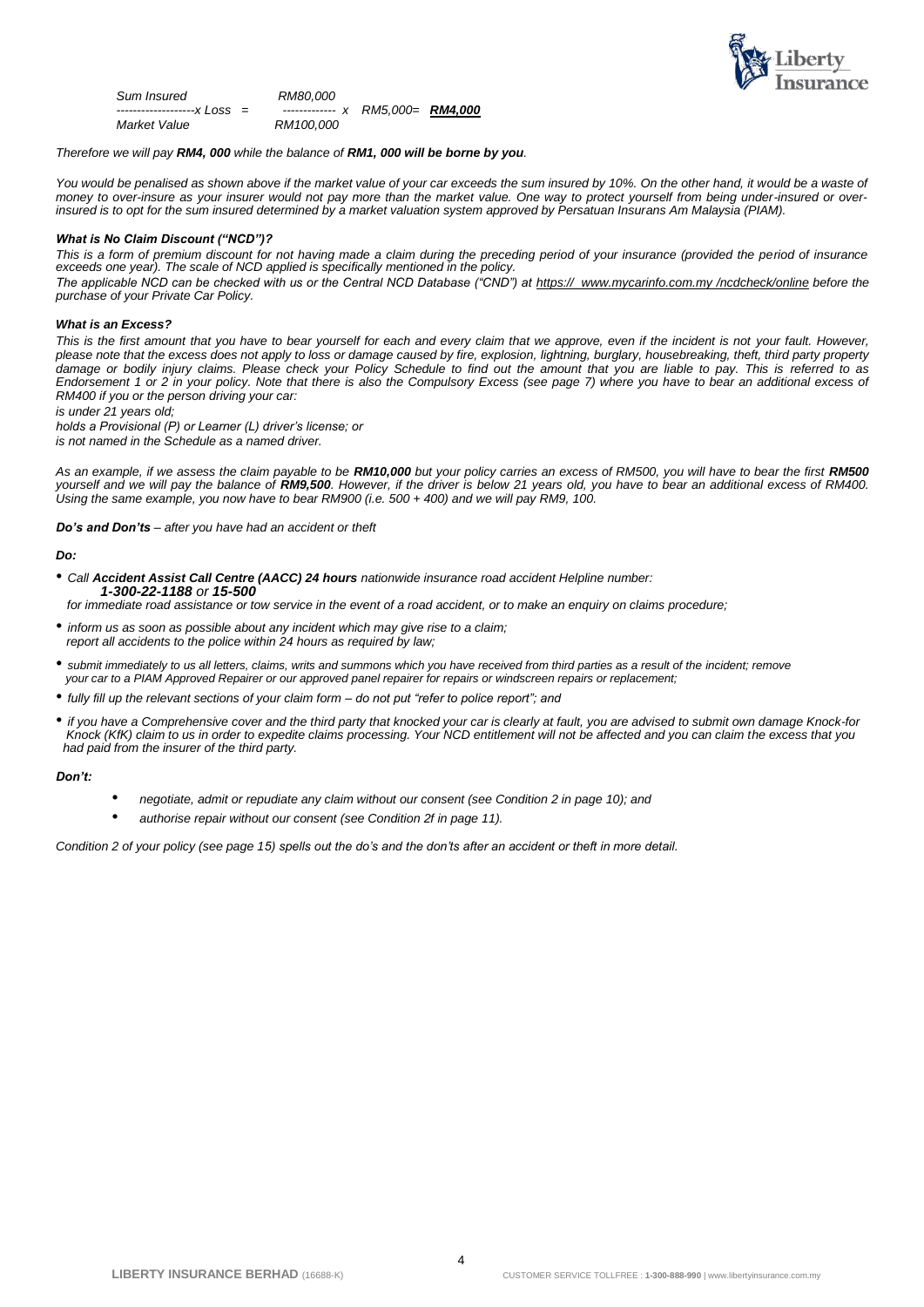

# *PRIVATE CAR POLICY TARIFF*

#### *Our agreement with You*

A. Where **Your Car** is used for any purpose that is not related to **Your** trade, business or profession, the following applies:

#### **Consumer Insurance Contract**

This **Policy** is issued in consideration of the payment of premium as specified in the **Policy Schedule** and pursuant to the answers given in **Your** Proposal Form (or when **You** applied for this insurance) and any other disclosures made by **You** between the time of submission of **Your** Proposal Form (or when **You** applied for this insurance) and the time this contract is entered into. The answers and any other disclosures given by **You** shall form part of this contract of insurance between **You** and **Us**. However, in the event of any pre-contractual misrepresentation made in relation to **Your** answers or in any disclosures given by **You**, only the remedies in Schedule 9 of the Financial Services Act 2013 will apply.

This **Policy** reflects the terms and conditions of the contract of insurance as agreed between **You** and **Us**.

B. Where **Your Car** is used for purposes related to **Your** trade, business or profession, the following applies:

#### **Non-Consumer Insurance Contract**

This **Policy** is issued in consideration of the payment of premium as specified in the **Policy Schedule** and pursuant to the answers given in **Your** Proposal Form (or when **You** applied for this insurance) and any other disclosures made by **You** between the time of submission of **Your** Proposal Form (or when **You** applied for this insurance) and the time this contract is entered into. The answers and any other disclosures given by **You** shall form part of this contract of insurance between **You** and **Us**. In the event of any pre-contractual misrepresentation made in relation to **Your** answers or in any disclosures made by **You**, it may result in avoidance of **Your** contract of insurance, refusal or reduction of **Your** claim(s), change of terms or termination of **Your** contract of insurance.

This **Policy** reflects the terms and conditions of the contract of insurance as agreed between **You** and **Us**.

# *Section A: Loss or Damage to Your Own Car*

*This section spells out what We cover under Section A and is only applicable if You have Comprehensive cover.*

**We** will indemnify **You** if **Your Car** is lost or damaged during the *We will not pay for the following losses:* **Period of Insurance** arising from the following **Incidents**:

- 
- breakdown:

- (iii) collision or overturning caused by wear and tear;
- (iv) impact damage caused by falling objects provided no convulsions of nature is involved;
- (v) fire, explosion or lightning;
- (vi) breakage of windscreen, windows or sunroof including lamination / tinting film, if any;

*However, Your no claim discount would be forfeited when You make windscreen, windows or sunroof claim if You have not already purchased Endorsement 89.*

- (vii) burglary, housebreaking or theft;
- (viii) malicious act; or
- (ix) while in transit i.e. being carried from one place to another (including during loading and unloading) of Your Car by:
	- a. **Road**;
	- b. rail;
	- c. inland waterway i.e. across a river or canal etc.; or

#### *1a: Events We Cover 1b: Events We Do Not Cover*

*The events We do not cover are the exceptions listed below. These exceptions are specific to Section A and are in addition to exceptions listed in Section D and the applicable Endorsements.*

#### *(i) Consequential Losses*

(i) accidental collision or overturning; <br>(ii) collision or overturning caused by mechanical consequence of any lncident other than that provided for in consequence of any **Incident** other than that provided for in<br>Section A2

# *1a: Events We Cover 1b: Events We Do Not Cover*

#### *(iI)Loss of Use*

Any expense or financial loss that **You** may incur because **You** cannot use **Your Car** e.g. cost of hiring replacement car, travelling expenses etc.

*For an additional premium, Your Policy can be extended to cover an agreed payment per day for an agreed duration (Endorsement 112).*

# *(iii) Depreciation*

The loss of value of **Your Car** due to the damage sustained or the time taken to repair the **Car**, and / or for any loss or damage that results over a prolonged period of time due to wear and tear, rust and corrosion.

# *(iv) Breakdown or Malfunction of Parts*

Any mechanical, electrical or electronic breakdown, equipment or computer malfunction, or any other failure or breakdown to **Your Car**.

#### *(v) Damage to Tyre(s)*

Any damage to the tyre(s) of **Your Car** unless other parts of Your Car are also damaged at the same time.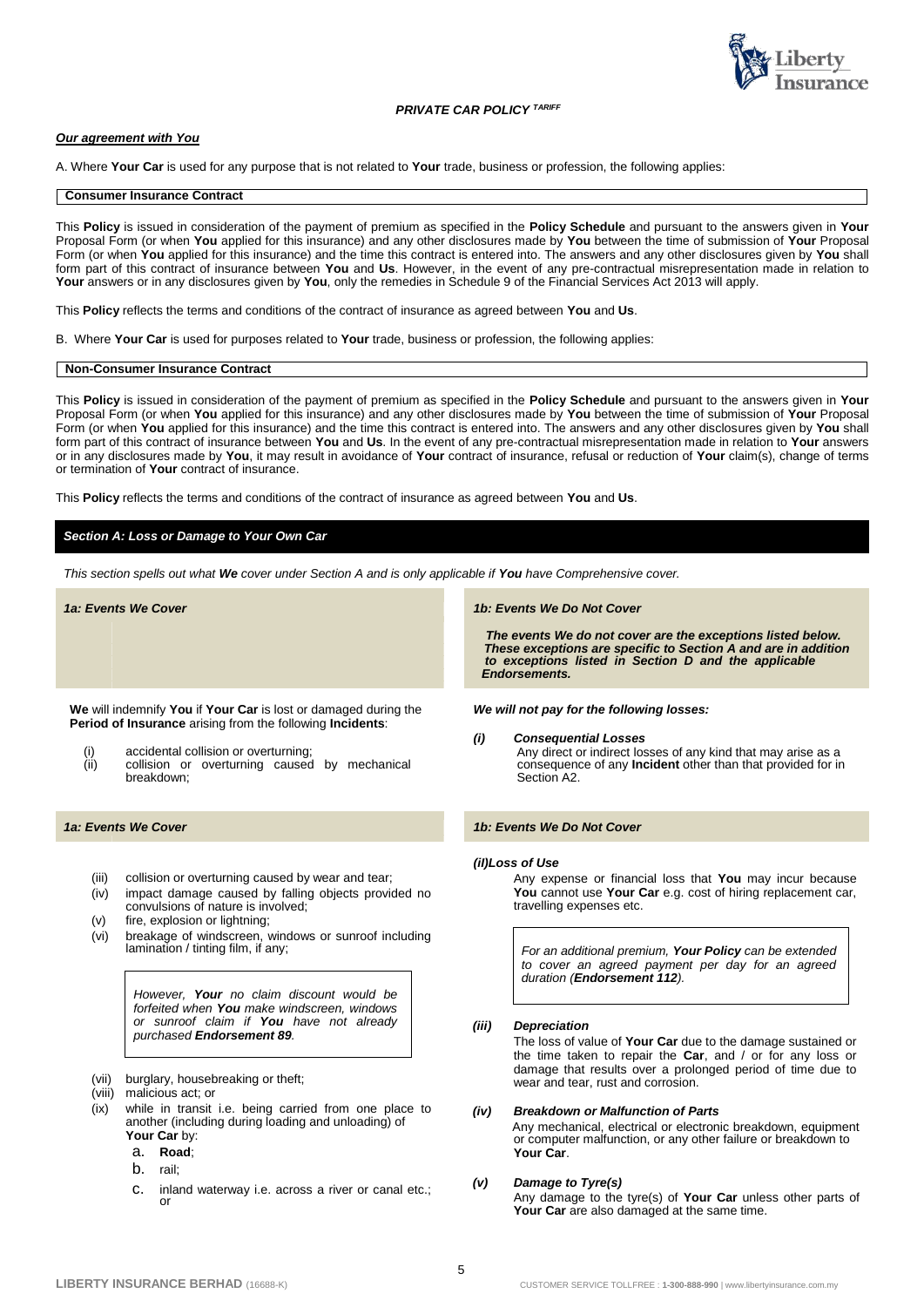

d. across the sea by ferry or ship or any sea faring vessels etc. between the island of Penang and the mainland only.

*For an additional premium, Your Policy can be extended to cover for ferry transit between Sabah and Labuan (Endorsement 109).*

# *(vi) Convulsions of Nature*

Any loss or damage to **Your Car** caused by flood, typhoon, hurricane, storm, tempest, volcanic eruption, earthquake, landslide, landslip, subsidence or sinking of the soil / earth or other convulsions of nature.

# *(vii) Excess*

The amount of **Excess** stated in the **Schedule**. This is the first amount that **You** have to bear in respect of each and every claim under the **Policy**.

# *(viii) Loss of Electronic Data*

Loss of electronic data and any consequences arising from it, directly or indirectly caused by or in connection with a computer virus. This includes loss of use, reduced functionality, or any other associated loss or expense in connection with the electronic data.

# *(ix) Cheating or Criminal Breach of Trust*

Any loss or damage, including theft, caused by or attributed to the act of **Cheating** or **Criminal Breach of Trust** by any person.

# *2: Basis of Settlement*

*This section explains how We will settle Your claim once We accept that it is payable under Section A. If Your Car is damaged as a result of any Incident, We have the option of doing the following:*

# *a. If Your Car is Repairable*

If in **Our** opinion **Your Car** is economical to repair, **We** have the option to:

- arrange for **Your Car** to be repaired at **Our** approved **Repairer** and pay the cost of repairing **Your Car** to the condition which is as near as possible to the condition it was in before the loss happened;
- pay **You** in cash the amount **We** estimate it would cost to repair **Your Car**; or
- reinstate or replace **Your Car** with one of the same make, model, age and general condition.

# *b. If Your Car is not Repairable*

If in **Our** opinion, the damage to **Your Car** is so great that it would not be safe or economical to repair, **We** will declare **Your Car** "Beyond Economic Repair" ("BER") and **We** will pay **You** up to the maximum amount as stated in (d) below or offer **You** a settlement sum equivalent to the **Market Value**. **We** may also opt to replace **Your Car** with one of the same make, model, age and general condition. If **W**e take any of these actions, this **Policy** shall be automatically terminated once **We** make payment.

*In cases where the valuation of the franchise-holder vary from Market Value by more than 10%, We would also have the option to offer a settlement value which is equal to the cost of purchasing a replacement car of the same make, model and age of the Car at the time of loss. It is Our option to offer You a replacement of the Car, should You not agree with the offer.*

# *c. Replacement Parts*

If the spare parts or **Accessories** required to repair **Your Car** are not available in Malaysia, or if **We** choose to pay for the loss or damage in cash, **We** will settle **Your** claim on the following basis:

- the last known parts price list issued in Malaysia by the manufacturer or their agent. If the price list in Malaysia does not exist, **We** will use the price at the manufacturer's production plant and include reasonable cost of transportation to Malaysia (but not the cost of air freight); and
- the reasonable labour cost of fitting such spare parts or **Accessories** in Malaysia.

# *d. The Maximum Amount We will Pay You*

If **Your Car** is BER or stolen and not recovered, the amount payable under the **Policy** will be the **Market Value** at the time of the loss or the **Sum Insured** as shown in the **Schedule**, whichever sum is the lesser. Upon **Our** payment of the said amount, this **Policy** shall be automatically terminated. The **Market Value** is to be determined according to clauses 14 and 15 of Section F.

# *e. Under-Insurance*

If the **Sum Insured** of **Your Car** is less than the **Market Value** at the time of the loss, **We** will only bear part of the loss in proportion to the difference between the **Market Value** and the **Sum Insured** as shown in the formula below:

#### **Sum Insured** x Assessed Loss **Market Value**

The balance has to be borne by **You**. However, this will only apply if the under-insured amount is more than 10% of the **Market Value**.

#### *f. Betterment*

If new original parts are used to repair **Your Car** and as a result of which **Your Car** is in a better condition than it was before the damage, **You** would be required to contribute to its betterment, a proportion of the costs of such new original parts. **Your** contribution would be according to the following scale: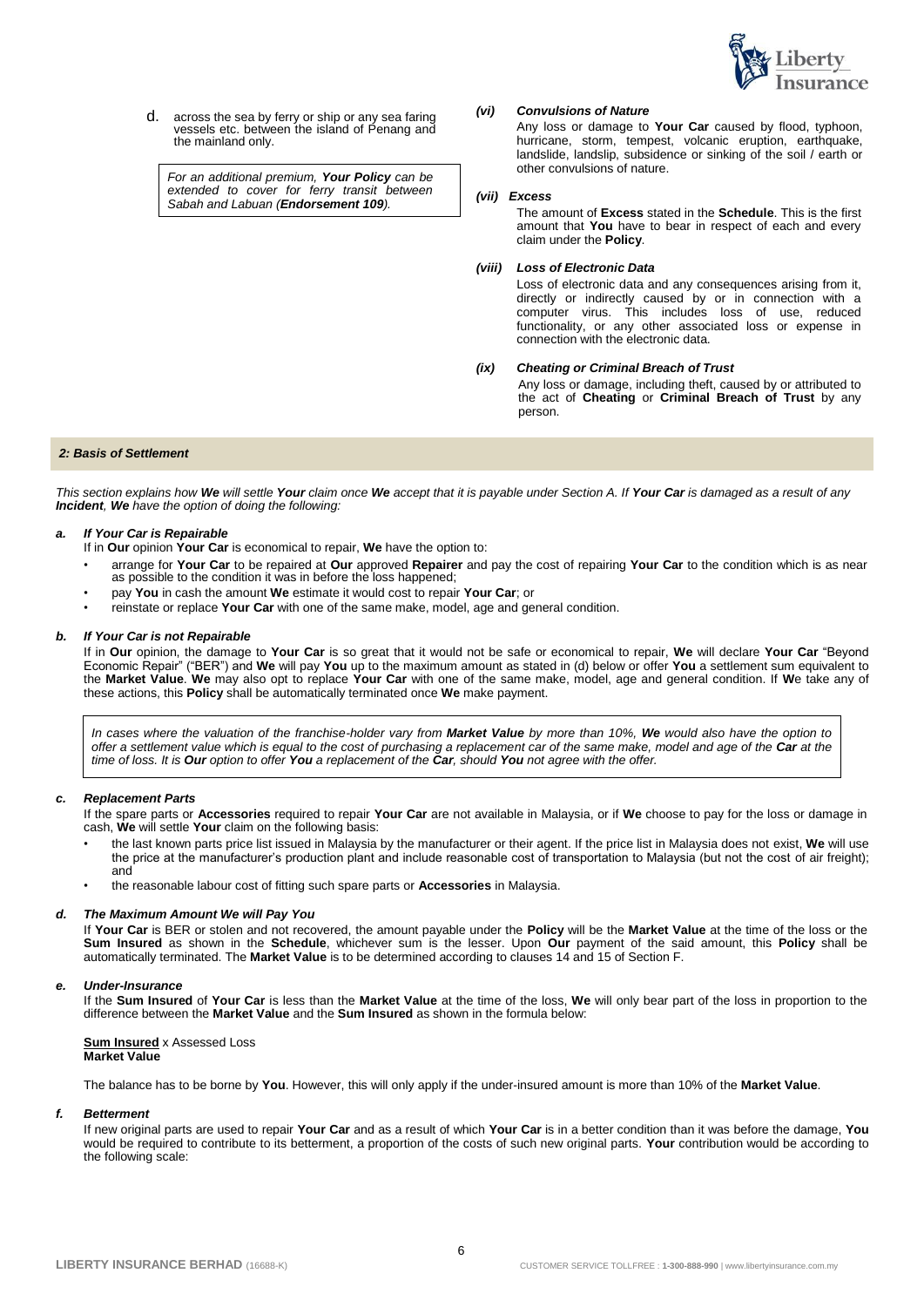| Age of Your Car (Years) | <b>Rate of Betterment</b> |
|-------------------------|---------------------------|
| less than 5             |                           |
|                         | 15%                       |
|                         | 20%                       |
|                         | 25%                       |
|                         | 30%                       |
|                         | 35%                       |
| 10 and above            | 40%                       |

To determine the rate of betterment to be applied, the age of **Your Car** will be calculated based on when it was originally registered in Malaysia:

| a. as a locally assembled car                            | Date of Original Registration |
|----------------------------------------------------------|-------------------------------|
| b. as a new imported Completely Built Unit (CBU) car     | Year of Manufacture           |
| c. as an imported second-hand / used / reconditioned car | Year of Manufacture           |

# *g. Compulsory Excess (please see page 4 for explanation)*

In addition to the **Excess** shown in the **Schedule, We** have the right to deduct another RM400 as Compulsory **Excess** if at the time of the **Incident**, **You** or the person driving **Your Car** with **Your** consent:

- is under 21 years old;
- holds a Provisional (P) or Learner (L) driver's license; or
- is not named in the **Schedule** as **Named Driver**.

**We** will not deduct this additional RM400 **Excess** if the loss or damage is caused by fire, explosion, lightning, burglary, housebreaking, theft, third party property damage or bodily injury claims.

#### *3: Towing Costs*

If **Your Car** cannot be driven as a result of any damage to it that is covered by this **Policy**, **We** will pay up to a maximum of RM200 for the necessary and reasonable costs to remove **Your Car** to the nearest approved **Repairer** or to a safe place of storage while awaiting repair or disposal.

#### *Section B: Liability to Third Parties*

*This section explains what is covered and not covered under Section B.*

# *1a: What is Covered?*

**We** will indemnify **You** and / or **Your Authorised Driver** for the amount which You and / or Your Authorised Driver are legally liable to pay any third party (including third party's costs and expenses) for:

- (i) death or bodily injury to any person except those specifically excluded under this **Policy**; and / or
- (ii) damage to property except those specifically excluded under this **Policy**

as a result of an **Incident** arising out of the use of **Your Car** on a **Road**. This cover is extended to **Your Authorised Driver** provided **Your Authorised Driver** also complies with all the terms and conditions of this **Policy**.

#### **2:** *Limits of Our Liability*

**We** will pay the following for any one claim, or series of claims arising from one **Incident**, in any one **Period of Insurance**:

- (i) unlimited amount for death or bodily injury to third party; and / or
- (ii) up to a maximum of RM3 million for third party property damage.

For an additional premium, the limits of liability for third party *property damage can be extended up to RM20 million (Endorsement 105).*

# *1b: What is Not Covered?*

These exceptions are specific to Section B and are in addition to the Exceptions stated in Section D of this **Policy** and any other applicable endorsements. **We** will not pay for:

- (i) death or bodily injury to any passenger being carried for hire or reward;
- (ii) death or bodily injury to any person where such death or injury arises out of and in the course of the employment of such person by **You** or by **Your Authorised Driver**;

*Under the Road Transport Act 1987, this Policy shall not be required to cover, except in the case of a motor vehicle in which passengers are carried for hire or reward or by reason of or in pursuance of a contract of employment, liability in respect of death of or bodily injury to persons being carried in or upon or entering or getting onto or alighting from the motor vehicle at the time of the occurrence of the event out of which the claims arise.*

*In the course of employment – Any person who is injured / dies (whether as passenger or otherwise) while on the job and is on the said Car as part of his / her employment e.g. mechanic.*

(iii) damage to property belonging to or in the custody of or control of or held in trust by **You** or **Your Authorised Driver** and / or any member of **Your** or **Your Authorised Driver's Household**;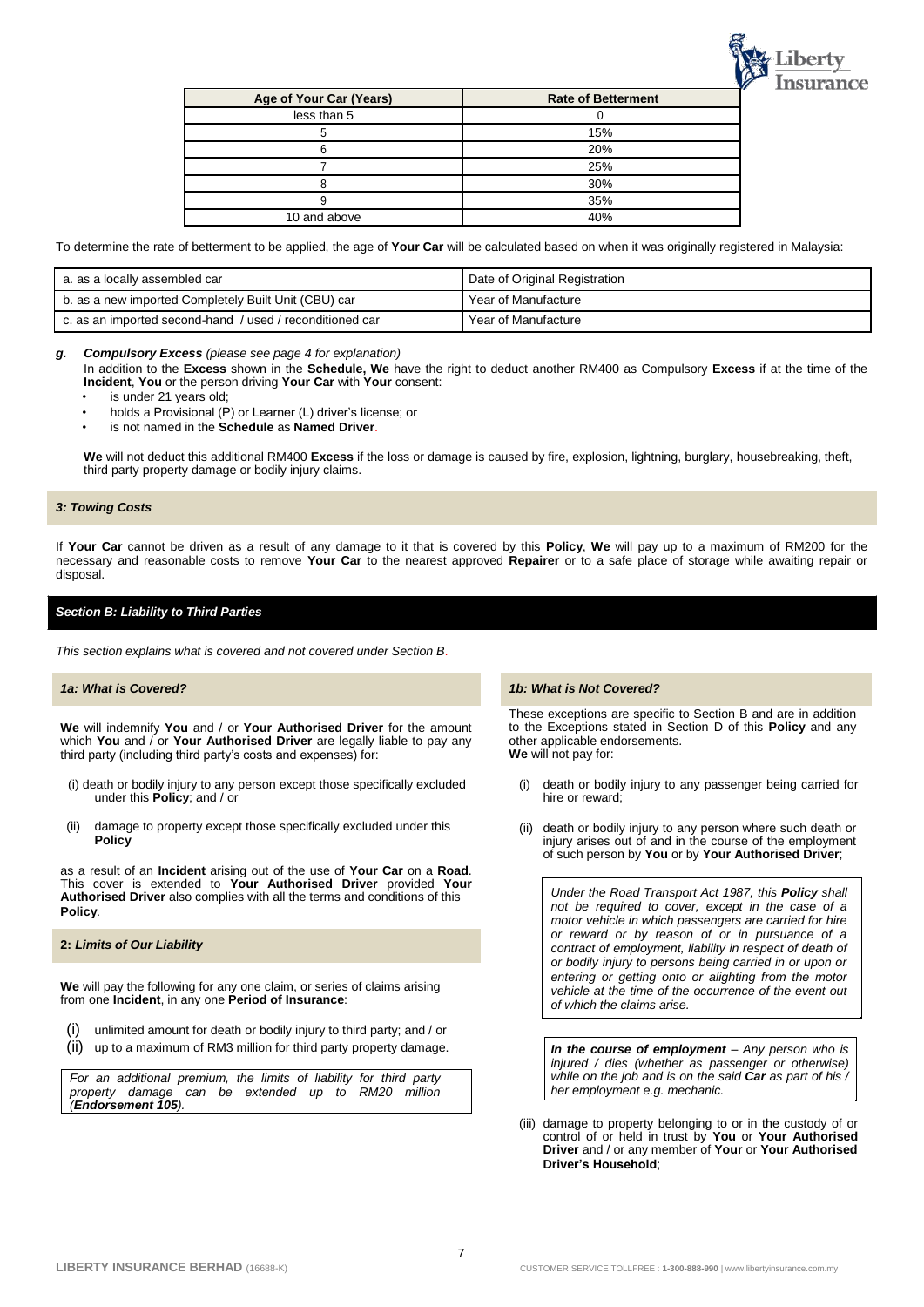#### *3: Cover for Legal Personal Representatives*

Following the death of any person covered under this **Policy**, **We** will indemnify that person's legal representatives for liability covered under this Section, provided such legal representatives comply with all the terms and conditions of the **Policy**.

#### *4: Legal Costs*

If **You** or **Your Authorised Driver** is charged for reckless and dangerous driving or careless or inconsiderate driving under the Road Transport Act 1987 or any other offence related to the said **Incident**, **We** will pay legal costs incurred up to a maximum of RM2,000 to defend **You** or **Your Authorised Driver** provided always that such costs are incurred in Malaysia, the Republic of Singapore or Negara Brunei Darussalam, and that cost has been incurred with **Our** prior agreement in writing.

**We** will only pay for legal cost and **We** will not pay for any penalty imposed on **You** or **Your Authorised Driver**.

# *5: Rights of Recovery*

**We** have a right to refuse to indemnify **You** or **Your Authorised Driver**  if either of **You** commit a breach of any **Policy** conditions or where the claim falls outside the scope of cover provided by **Us** under this **Policy**. However, if **We** are legally required to pay any judgment sum in respect of a claim under Section B of this **Policy** because of laws in force in Malaysia, Republic of Singapore or Negara Brunei Darussalam, which **We** would otherwise not have to pay, **We** have the right to ask **You** or **Your Authorised Driver** to repay to **Us** the amount of that payment and any costs **We** have incurred in connection with the claim.

# *1b: What is Not Covered?*

(iv) liability to any person being carried in or upon or entering or getting onto or alighting from **Your Car** unless he / she is required to be carried in or on **Your Car** by reason of or in pursuance of his / her contract of employment with **You** or **Your Authorised Driver** and / or his / her employer;

*In pursuance of the contract of employment* – The passenger is *required to be carried to a destination in order to carry out the job as spelt out in his / her contract of employment.*

#### *Liability to passengers other than:*

- *a. passengers carried for hire or reward;*
- *b. employees in the course of employment; or*
- *c. Your or Your Authorised Driver's Household member unless he / she is required to be carried in Your Car by reason of or in pursuance to a contract of employment; may be insured separately for additional premium under Endorsement 100. If You have insured such liability, You will need to refer to the full text of Endorsement 100: Legal Liability to Passengers as to what this Endorsement covers or excludes and the applicable conditions.*
- (v) liability caused by a passenger travelling in or alighting from **Your Car**;

*Liability for accidents caused by Your passengers may be insured separately for additional premium under Endorsement 72. You will need to refer to the full text of Endorsement 72: Legal Liability of Passengers for Negligent Acts as to what this Endorsement covers or excludes and the applicable conditions.*

# *1b: What is Not Covered?*

- (vi) any claims brought against **You** by any driver of **Your Car**, whether authorised or not;
- (vii) any claims brought against any person in any country in courts outside Malaysia, the Republic of Singapore or Negara Brunei Darussalam; and / or
- (viii) all legal costs and expenses which are not incurred in or recoverable in Malaysia, the Republic of Singapore and Negara Brunei Darussalam.

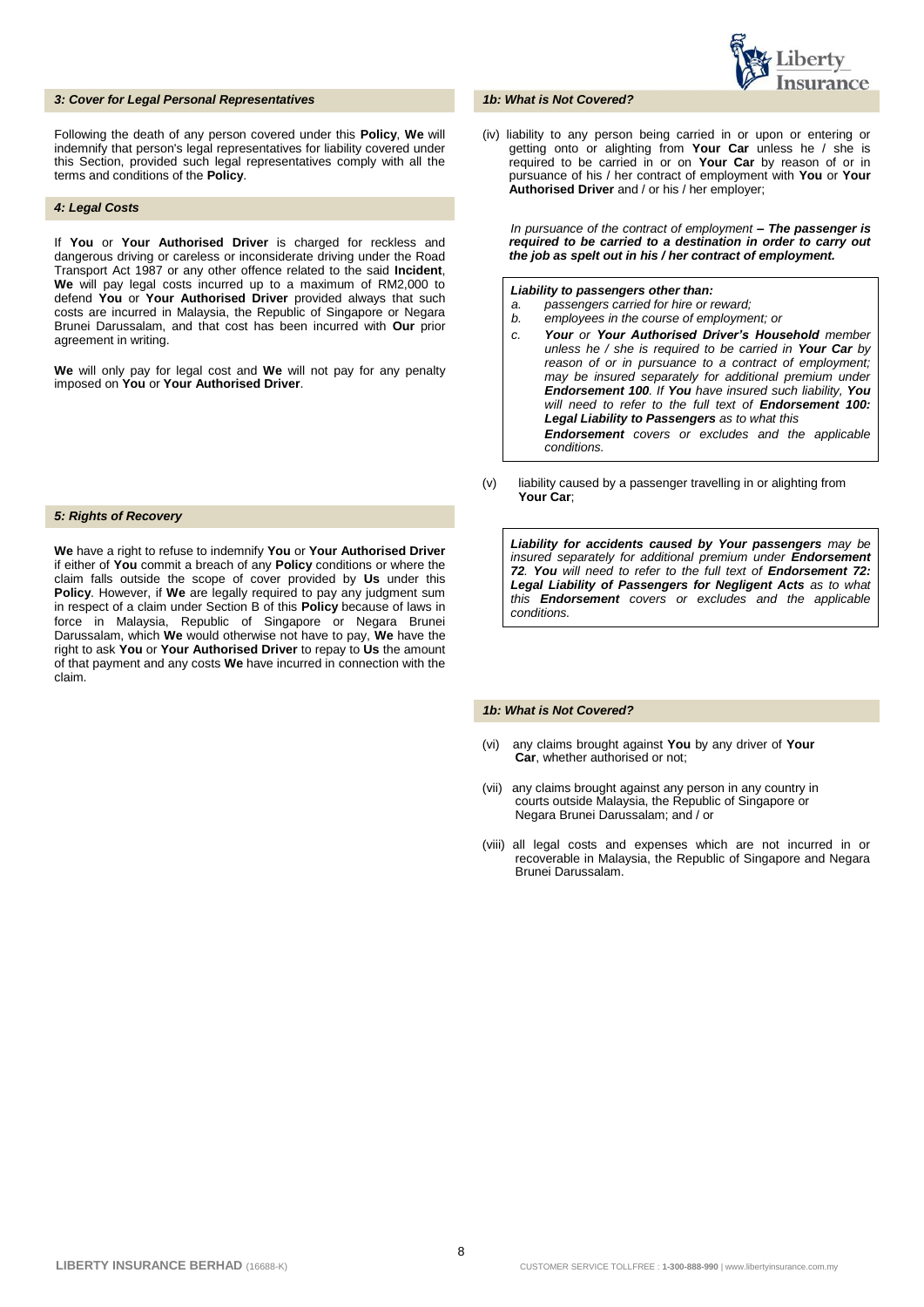

# *Section C: No Claim Discount*

*This section spells out the reward system known as the "No Claim Discount".*

#### *1. No Claim Discount (NCD)*

If **You** have insured **Your Car** for a continuous period of 12 months and **You** or anyone else did not make any claim under this **Policy** during that time, a NCD will be applied at each renewal. The applicable NCD will increase with each renewal if **You** continue to have claim free years as follows:

| <b>Claim Free Year of Insurance</b>               | <b>NCD Entitlement</b> |
|---------------------------------------------------|------------------------|
| After 1 continuous claim free year                | 25%                    |
| After 2 continuous claim free years               | 30%                    |
| After 3 continuous claim free years               | 38 1/3%                |
| After 4 continuous claim free years               | 45%                    |
| After 5 continuous claim free years<br>and beyond | 55%                    |

# *2. One Claim and Your NCD is Down to Zero*

If **You** or anybody else meet with an **Incident** which will give rise to a claim on this **Policy**, the NCD entitlement that **You** have accumulated would drop to zero at the next renewal and **Your** NCD will start all over again. If a claim is received after the NCD has been applied, **We** shall be entitled to recover the NCD given from **You**.

## *3. Exception to this Rule*

**Your** NCD will not be affected even if a claim is made if:

- **We** are of the opinion that **You** are not at fault for causing the loss;
- the offending vehicle is identifiable and is not a vehicle used for carriage of passengers for hire or reward (for example taxis, hire cars, public buses, stage buses, school buses and factory buses for hire);
- the offending vehicle is insured by a Malaysian licensed insurer; and
- there is no death or personal injury claim involved.

#### *4. Your NCD is not Transferable*

The NCD is personal to **You** which means that if **You** were to sell **Your Car** and **We** agree to transfer this **Policy** to the new owner, **Your** NCD cannot be transferred for the benefit of the new owner.

# *5. Non-utilisation of NCD*

For every year that the NCD is not utilised by **You**, the NCD accumulated and applicable for this **Policy** will be reversed in accordance with the scale set out in the table in clause C1 above.

# *Section D: General Exceptions – these apply to the whole policy*

*This section lists down circumstances under which this* **Policy** *does not provide cover at the time of happening of the Incident. This is in addition to those already listed in Sections A1b (see pages 6 and 7) and B1b (see pages 10 and 12).*

#### *1. Unlicensed Drivers*

There is no cover under this **Policy** if **You** or **Your Authorised Driver** do not have a valid driving license to drive **Your Car**. This will not apply if **You** or **Your Authorised Driver** have an expired license but are not disqualified from holding or obtaining such driving license under any existing laws, by-laws and regulations.

*2. Alcohol, Drugs and Other Intoxicating Substances*  There is no cover under this **Policy** if **You** or **Your Authorised Driver** is under the influence of alcohol or intoxicating liquor,

narcotics, dangerous drugs or any other deleterious drugs or intoxicating substance to such an extent that **You** or **Your Authorised Driver** are incapable of having proper control of **Your Car**.

*You or Your Authorised Driver shall be deemed as incapable of having proper control of Your Car if after a toxicology or equivalent test, it is shown that the alcohol level in the breath, blood or urine of You or Your Authorised Driver is higher than the prescribed limit pursuant to Section 45G(1) of the Road Transport Act 1987 of 80mg of alcohol in 100ml of blood (or equivalent in respect of breath or urine) or other equivalent legislation that is in force at the material time.*

#### *3. Fraud and Exaggerated Claims*

If any claim is in any part fraudulent or exaggerated, or if **You** or anyone acting on **Your** behalf, uses fraudulent means to get any benefit under this **Policy**, the entire claim will not be paid or payable. If **We** are required to make payment of any such claim to a third party, **We** shall be entitled to recover the sum paid and any costs incurred from **You**.

# *4. Unlawful Purpose*

There is no cover under this **Policy** if **You** or **Your Authorised Driver** use **Your Car** for an unlawful purpose or to attempt an unlawful purpose i.e. in violation of the criminal law or a recognised law of the country where **Your Car** was being used.

#### *5. Use for Racing etc.*

There is no cover under this **Policy** if **You** use or **You** allow **Your Authorised Driver** to use **Your Car**:

- **a.** to practise for or to take part in any motor sport, competition (other than treasure hunt), rally, pacemaking, reliability trial or speed test; or
- **b.** on any racetrack.

*For an additional premium, Your* **Policy** *can be extended to cover the use of Your Car for reliability trial or competition if You purchase the prescribed extension cover {Endorsement 24(c) or 24(d)}.*

# *6. Use Outside Malaysia*

Unless **We** provide otherwise, this insurance does not cover **You** in respect of claims arising whilst **Your Car** was being used or driven outside Malaysia, the Republic of Singapore and Negara Brunei Darussalam. In Malaysia, **Our** liability under this **Policy** is governed by the Road Transport Act 1987 and the terms and conditions of this **Policy**, and **Our** liability outside Malaysia is governed by the terms and conditions of this **Policy** only.

*For an additional premium, Your Policy can be extended to cover the use of Your Car in Thailand or Kalimantan only if You purchase the prescribed extension cover (Endorsements 101 and 102).*

#### *7. Failure to take Precaution*

**We** will not pay for any additional damages if after an **Incident**  or breakdown **You**:

- a. left **Your Car** unattended or failed to take proper precaution to prevent further loss or damage; or
- b. continue to drive **Your Car** in an unroadworthy condition before any repair is done.

**We** will also not pay for claims that arise if, when using **Your Car**, **You** do not take reasonable precaution to keep **Your Car**  secured. This includes but is not limited to leaving **Your Car**  unattended while unlocked or with ignition key left in or on **Your Car**.

#### *8. War Risk*

There is no cover under this **Policy** for any loss or liability (including any cost of defending any action) connected in any way directly or indirectly to: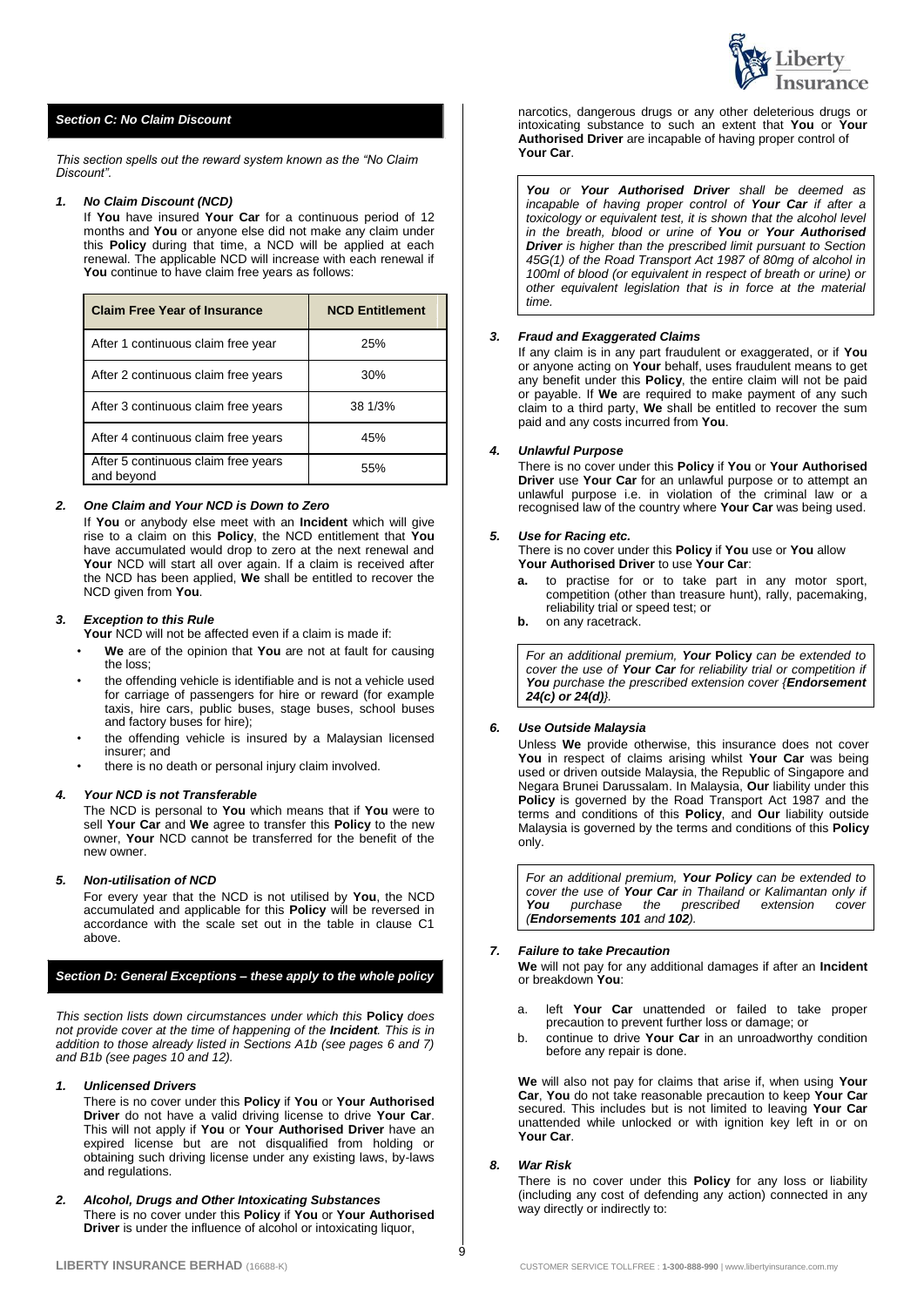

a. war, invasion, acts of foreign enemies, hostilities or warlike operation (whether war is declared or not), civil war, **Act**

**of Terrorism**, mutiny, rebellion or revolution; or

b. strike, riots or civil commotion assuming the proportion of or amounting to an uprising, insurrection or military or usurped power.

*For an additional premium, Your Policy can be extended to cover strikes, riots and civil commotion (Endorsement 25).*

# *9. Nuclear Risk*

There is no cover under this **Policy** for any accident, loss or damage to any property or any loss or liability arising therefrom (including consequential losses and costs of defending any actions) connected in any way with operations using the nuclear fission or fusion process, or handling of radioactive material. This includes, but is not limited to:

- a. the use of nuclear reactors such as atomic piles, particle accelerators or generators and similar devices;
- b. the use, handling or transportation of radioactive material in relation to any **Act of Terrorism**;
- c. the use, handling or transportation of any weapon or explosive device employing nuclear fission or fusion; or
- d. the use, handling or transportation of radioactive material.

#### *10. Convulsions of Nature*

There is no cover (unless specifically purchased) for any loss, damage or liability caused by flood, typhoon, hurricane, storm, tempest, volcanic eruption, earthquake, landslide, landslip, subsidence or sinking of the soil / earth or other convulsions of nature.

*For an additional premium, Your Policy can be extended to cover flood, typhoon, hurricane, storm, tempest, volcanic eruption, earthquake, landslide, landslip, subsidence etc. (Endorsement 57).*

#### *11. Contractual Liability*

**We** will not pay for any liability that arises by virtue of an agreement but for which **We** would not have been liable in the absence of such agreement.

# *12. Unauthorised Driver*

**We** will not pay for any **Incident**, loss, damage or liability caused, sustained or incurred whilst **Your Car**, in respect of which indemnity is provided by this **Policy**, is being driven by any person other than an **Authorised Driver** or person driving on **Your** order or with **Your** permission.

*Section E: Conditions – These apply to the whole Policy*

*This section spells out the terms and conditions that You must observe to ensure this insurance remains effective. Basically these conditions are of three types: What You must do*

*What You must not do What We can do*

# *Conditions Precedent to Policy Liability*

The following conditions are conditions precedent to **Our** liability to indemnify **You** under this **Policy** and have to be observed by **You** strictly. **We** can repudiate this **Policy** and / or will not pay claims under the **Policy** if **You** breach any of the relevant conditions. These conditions also apply to **Your Authorised Driver** and any legal representative who seek indemnity under this **Policy**.

# *1. Duty of Disclosure*

The duty of disclosure is different for a Consumer Insurance Contract and for a Non-Consumer Insurance Contract. They are separately outlined below:

#### **A. Consumer Insurance Contract**

Where **You** have applied for this insurance wholly for purposes

unrelated to **Your** trade, business or profession, **You** had a

duty to take reasonable care not to make a misrepresentation

in answering the questions in the Proposal Form (or when **You** applied for this insurance) i.e. **You** should have answered the questions fully and accurately. Failure to have taken

reasonable care in answering the questions may result in avoidance of **Your** contract of insurance, refusal or reduction of **Your** claim(s), change of terms or termination of **Your** contract of insurance in accordance with Schedule 9 of the Financial

Services Act 2013. **You** were also required to disclose any other matter that **You** knew to be relevant to **Our** decision in accepting the risks and determining the rates and terms to be applied.

**You** also have a duty to tell **Us** immediately if at any time after **Your** contract of insurance has been entered into, varied or renewed with **Us**, any of the information given in the Proposal Form (or when **You** applied for this insurance) is inaccurate or has changed.

#### **B. Non-Consumer Insurance Contract**

Where **You** have applied for this insurance for purposes related to **Your** trade, business or profession, **You** had a duty to disclose any matter that **You** know to be relevant to **Our** decision in accepting the risks and determining the rates and terms to be applied, and any matter a reasonable person in the circumstances could be expected to know to be relevant, otherwise it may result in avoidance of **Your** contract of insurance, refusal or reduction of **Your** claim(s), change of terms or termination of **Your** contract of insurance.

**You** also have a duty to tell **Us** immediately if at any time after Your contract of insurance has been entered into, varied or renewed with **Us**, any of the information given in the Proposal Form (or when **You** applied for this insurance) is inaccurate or has changed.

# *2. Accidents and Claims Procedures*

If **Your Car** is involved in any **Incident** that could lead to a claim under this **Policy**, **You** must do the following:

a. Notify **Our** claims department of the **Incident** and get a Claim Form. **You** must notify **Us** of the **Incident** as soon as possible but in any event:

Within seven (7) days if **You** are not physically disabled or hospitalised following the **Incident**; or Within thirty (30) days or as soon as practicable if **You** are physically disabled and hospitalised as a result of the **Incident**.

**We** may allow a longer notification period if **You** can provide specific proof and justification for the delay.

- b. Report the **Incident** to the police as required by law and do all that is required to assist the police authorities to secure a conviction against the offender.
- c. Complete the Claim Form in full and return it to **Us** within twenty-one (21) days from the date of **Your** notification as per (a) above. **You** are required to answer all the questions in detail in all applicable sections and provide **Us** with all the necessary documents to support **Your**  claim. **We** will not be held responsible if there is any delay on **Your** part to submit the Claim Form duly completed together with all the necessary documents.

A longer claims submission period may be allowed by **Us** subject to specific proof and justification by **You** for the delay.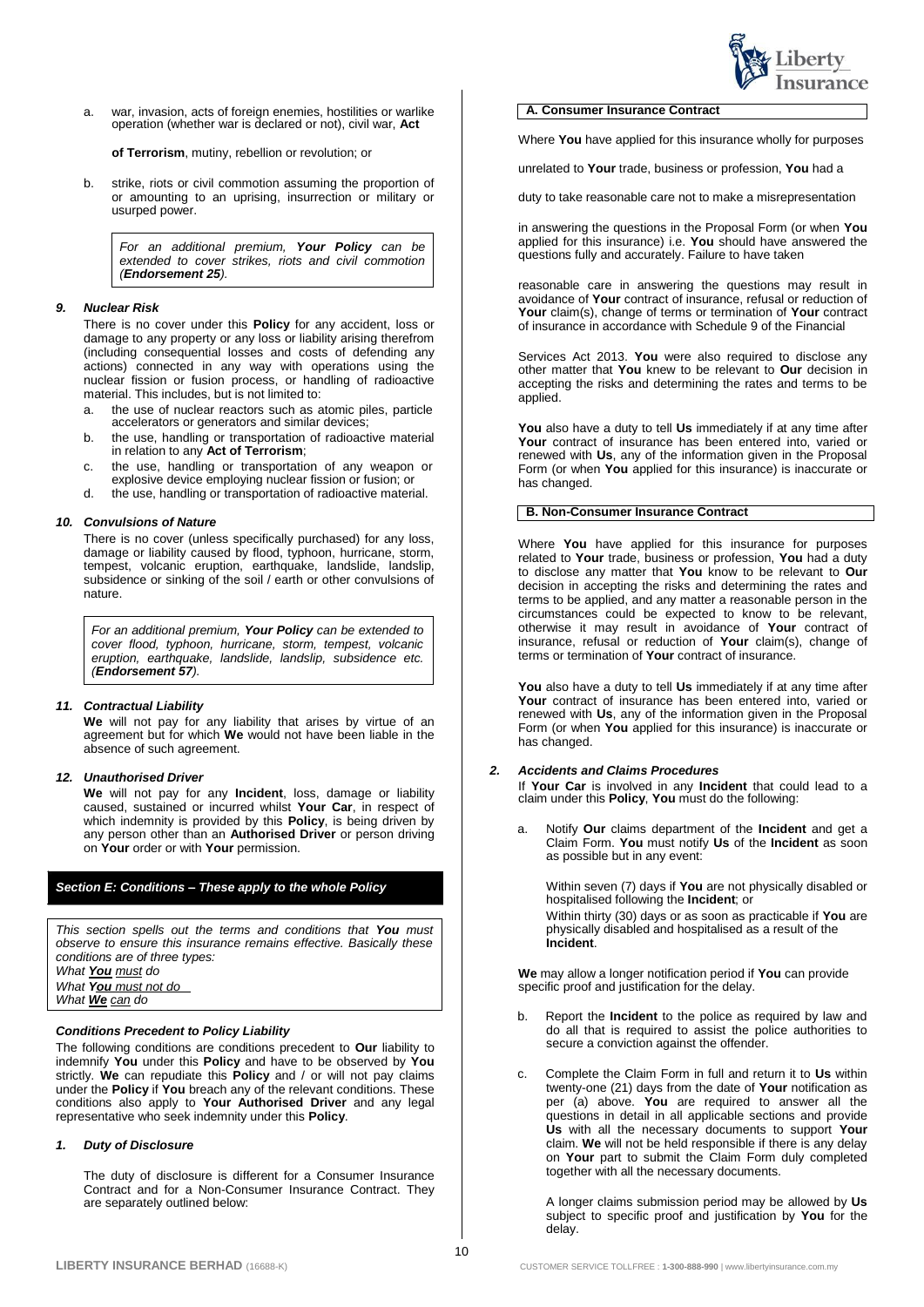

d. If there are any claims made against **You** by a third party, **You** must immediately notify **Us** of the same and **You** 

must send to **Us** any notification of claim, notice of impending prosecution or inquest, summons, writ or any letters from the solicitors of the third party as soon as **You** receive such documents, but in any event within fourteen (14) days from the date of receipt of any of the documents.

- e. Send **Your Car** to any of **Our** approved **Repairer** so that **We** can inspect **Your Car** before **We** give approval to proceed with repairs or take reasonable action to safeguard **Your Car** from further loss or damage. **We** can refuse to pay any claim under Section A of this **Policy** if **You** breach this condition.
- f. **You** must obtain **Our** consent in writing before **You** repair Your Car or incur any expenses in connection with a claim under this **Policy**.

**You** must not do any of the following:

- Admit any responsibility for any **Incident**; or
- Negotiate or settle any claims made against **You** by a third party, unless **We** write and inform **You** that **You** can.

**We** will decide whether to negotiate, defend or settle, in **Your**  name, **Your Authorised Driver's** name and / or on **Your** behalf, any claims made against **You** or **Your Authorised Driver** by a third party. If in **Our** assessment the third party claim made against **You** or **Your Authorised Driver** for property damage will exceed the limit of liability of RM3 million, **We** will pay the full amount of **Our** liability to **You** or the third party and hand over the further conduct of any defence, settlement or proceeding to **You** completely. After doing so **We** will not be liable under this **Policy** to make any more payments to **You** or any claimant or any other person arising from the same **Incident**.

*The conditions above also apply to anyone else who wishes to claim under the terms and conditions of this Policy. "Anyone else" may refer to personal representative or administrator / estate of the policyholder.*

#### *3. Cancellation*

Either **You** or **We** may cancel this **Policy** at any time during the **Period of Insurance**.

- a. Cancellation by **You**:
	- **You** can cancel this **Policy** at any time by returning the **Certificate of Insurance (CI)** to **Us** or, if the **CI** has been lost or destroyed, **You** must provide **Us** with a duly certified Statutory Declaration (SD) to confirm this.
	- After returning the **CI** or SD **You** will be entitled to a refund of premium if no claim was incurred prior to cancellation. **Your** refund will be the difference between the total premium and **Our** customary shortperiod rates calculated for the time **We** were on risk until the date **We** received the **CI** or SD:

| <b>Period of Insurance</b> | <b>Refund of Premium</b>     |
|----------------------------|------------------------------|
| Not exceeding 1 week       | 87.5% of the total premium   |
| Not exceeding 1 month      | 75.0% of the total premium   |
| Not exceeding 2 months     | 62.5% of the total premium   |
| Not exceeding 3 months     | 50.0% of the total premium   |
| Not exceeding 4 months     | 37.5% of the total premium   |
| Not exceeding 6 months     | 25.0% of the total premium   |
| Not exceeding 8 months     | 12.5% of the total premium   |
| Exceeding 8 months         | No refund of premium allowed |

• The **Policy** will automatically lapse once **You** sell or

dispose off **Your Car** because **Your** insurable interest in the **Car** will cease. If **You** want to transfer the **Policy** to the new buyer, **You** have to get **Our** prior consent.

- b. Cancellation by **Us**:
	- **We** may also cancel this **Policy** by giving **You**  fourteen (14) days notice in writing by registered post to **Your** last address known to **Us**.
	- After returning the **CI** or SD **You** will be entitled to a
	- refund premium for the unexpired period calculated on a pro-rata basis from the date **We** receive the **CI** or SD from **You** to the expiry date of the **Policy**.

There will not be any refund of premium for any cancellation of **Policy** (either by **You** or by **Us**) if **You** have paid the **Minimum Premium** only or if a claim has been made on this **Policy**.

#### *4. If there is More Than One Insurance Covering the Same Car*

**You** must inform **Us** in writing if **You** have taken out any other insurance in respect of **Your Car** during the **Period of Insurance**.

If a claim arises under this **Policy** and such a loss is also claimable under the other insurance policy(ies) taken by **You**, **We** will only contribute **Our** rateable proportion of the whole loss. **We** will not be liable to pay the claim first and then seek recovery from the other co-insurers who is / are also liable for the loss.

# *5. Subrogation*

**We** are entitled to take over all rights and remedies that **You** may have against any third party who caused the loss. **We** shall have the absolute discretion in the conduct of any proceedings, at **Our** own costs, against the third party and in the settlement of any such claim and **You** shall give **Us** such information and assistance as **We** may require from time to time including assigning all rights to take action in **Your** name. **You** must however give **Us Your** full cooperation to protect these rights and provide all assistance and take such steps as **We** require.

# *6. Dispute Resolution*

If there are differences or disputes on any matters relating to this **Policy** involving amounts exceeding RM250,000, an Arbitrator shall be jointly appointed by **You** and **Us** in writing to resolve the differences or disputes. If no agreement is reached on who is to be the Arbitrator within one month of being required to do so then **You** and **We** shall be entitled to appoint an Arbitrator each. Both Arbitrators shall then proceed to hear the difference or dispute together with an Umpire to be jointly appointed by them. If the Arbitrators cannot agree on an Umpire within thirty (30) days, then the Kuala Lumpur Regional Centre for Arbitration shall appoint an Umpire.

If the disputed sum is less than RM250,000, **You** may refer the matter to the **Ombudsman for Financial Services** to resolve the dispute.

#### 7. *Other Matters*

**We** will only be liable to indemnify **You** under this **Policy** if **You**:

- a. Comply with all the terms and conditions of this **Policy**. These conditions are also applicable to **Your Authorised Driver** and any legal representative who seek protection under this **Policy**;
- b. Maintain **Your Car** in a reasonably efficient and roadworthy condition. **You** must get **Our** consent if **You** make any modification that will enhance or in any way affect the performance of **Your Car**;
- c. Take reasonable care to avoid any situation that could result in a claim. This **Policy** will not cover **You** if **You** or **Your Authorised Driver** are reckless i.e. where **You**  recognise a serious risk but deliberately do not take steps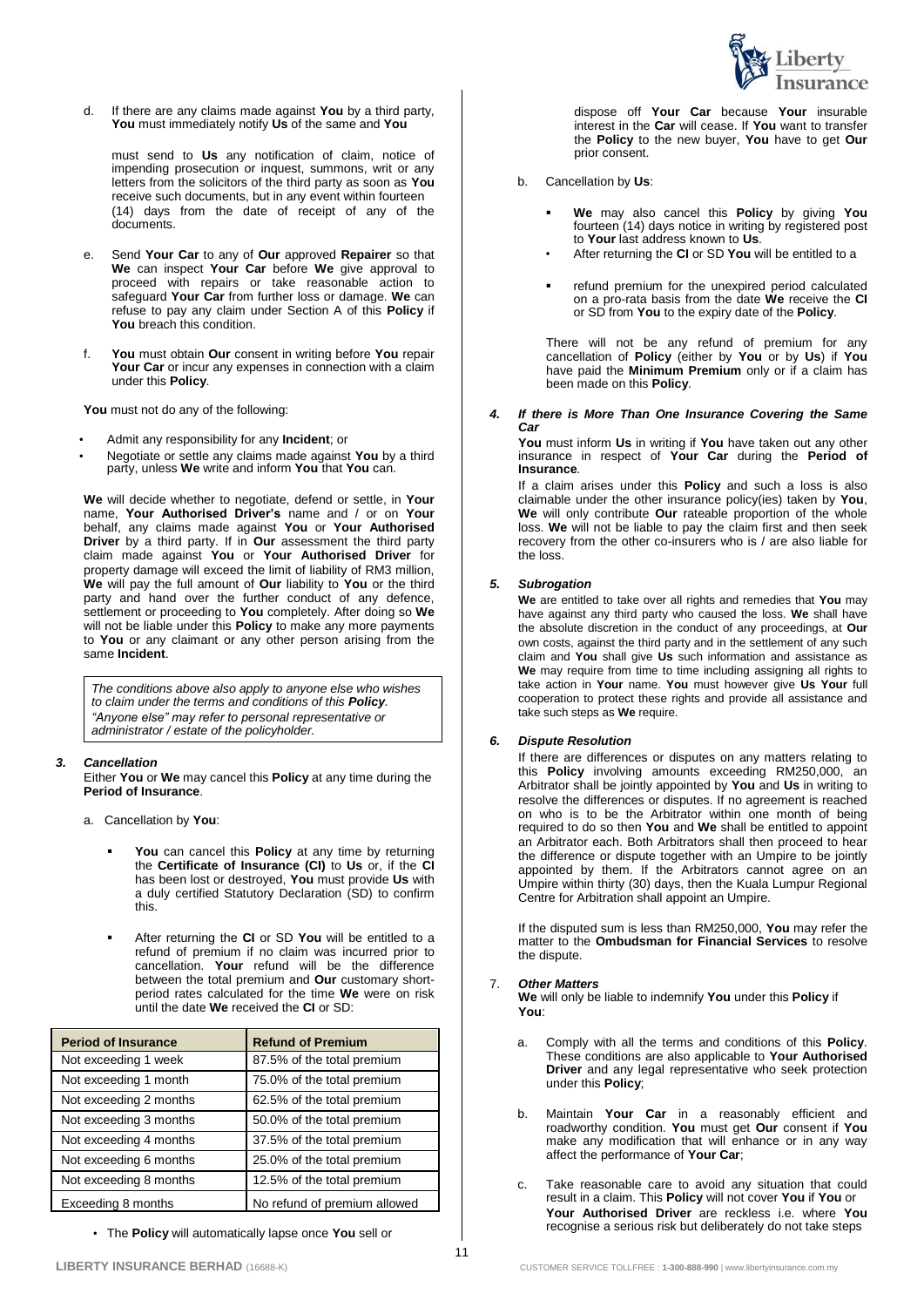

to prevent it. This includes but is not limited to leaving Your Car unattended while unlocked or with ignition keys left in or on **Your Car**; and

d. Make **Your Car** available to **Us** for inspection at all reasonable times upon request.

#### 8. *Prevalent Policy Wording*

For avoidance of doubt, the English version of this **Policy** wording will prevail over the Bahasa Malaysia version at all times.

# *Section F: Definitions of words highlighted in the Policy*

*This section explains what We mean by the words printed in bold in this* **Policy***.*

In this **Policy**, **Schedule** and **Certificate of Insurance**, unless the context otherwise requires, the following words shall have the meanings as defined below.

#### **1. Accessories**

This refers to the standard factory-fitted tools of the **Car** including air-conditioners and spare tyres and may include radio / cassette player / compact disc player and the like if specified in the **Schedule**.

#### **2. Act of Terrorism**

This refers to an act by any person(s) or group that uses force or violence and / or the threat of force or violence, whether they are acting alone or on behalf of or in connection with any organisation(s) or government(s) and done for political, religious, ideological, ethnic or similar purposes or reasons, including the intention to influence any government and / or to put the public, or any section of the public, in fear.

#### **3. Adjuster**

This refers to a person or entity registered under the Financial Services Act 2013 who is appointed by **Us** to investigate the cause and circumstances of a loss and to determine the amount of loss.

# **4. Authorised Driver**

This refers to any person who drives **Your Car** with **Your** consent or permission provided he or she holds a valid driving license of the relevant type and is not disqualified to drive by law or for any other reason.

# **5. Car**

This refers to the motor vehicle described in the **Schedule** and includes the manufacturer's standard options and **Accessories** fitted to it and any other non-standard options or descriptions that are specifically listed in the **Schedule**.

# **6. Certificate of Insurance**

This certificate is a prescribed form that **We** are required to issue to **You** under the Road Transport Act 1987 and it outlines the particulars of any conditions subject to which the **Policy** is issued.

# **7. Cheating**

This follows the meaning as defined under Section 415 of the Penal Code which is as follows:

Whoever by deceiving any person, whether or not such deception was the sole or main inducement:

- a. fraudulently or dishonestly induces the person so deceived to deliver any property to any person, or to consent that any person shall retain any property; or
- b. intentionally induces the person so deceived to do or omit to do anything which he would not do or omit to do if he were not so deceived and which act or omission causes or is likely to cause damage or harm to any person in body, mind, reputation, or property, is said to "cheat".

# **8. Criminal Breach of Trust**

This follows the meaning as defined under Section 405 of the Penal Code which is as follows:

Whoever, being in any manner entrusted with property, or with any dominion over property either solely or jointly with any other person, dishonestly misappropriates, or converts to his own use, that property, or dishonestly uses or disposes of that

property in violation of any direction of law prescribing the mode in which such trust is to be discharged, or of any legal contract, express or implied, which he has made touching the discharge of such trust, or wilfully suffers any other person so to do, commits "criminal breach of trust".

#### **9. Endorsement**

This refers to the document that **We** issue to **You** to confirm any changes or extensions of the coverage to the basic **Policy.**

#### **10. Excess**

This refers to the amount that must be borne by **You** first for each claim. The amount of the excess is shown in the **Schedule**. **You** have to pay the excess irrespective of who is at fault in the **Incident**.

#### 11. **Household**

This refers to all members of **Your** or **Your Authorised Driver's** immediate family i.e. spouse, children including legally adopted children, parents, brother(s) and sister(s) staying under one roof with **You** in the case of **Your** immediate family, or with **Your Authorised Driver**, in the case of his immediate family.

# **12. Incident**

Any event which could lead to a claim under this **Policy**.

#### **13. Limitations as to Use**

According to **Your Certificate of Insurance** (**CI**), **Your Car** can only be used for "Social, domestic and pleasure purposes and for the policyholder's business". The **CI** also states that "The **Policy** does not cover use for hire or reward, racing, pacemaking, reliability, trial speed-testing, the carriage of goods other than samples in connection with any trade or business".

# **14. Market Value**

This refers to the reasonable cost to buy another car of the same make, model, age and general condition similar to **Your Car** at the time of loss. The **Market Value** of **Your Car** at the time of loss would be determined according to the terms of the option that **You** had chosen at the time **You** purchased this

**Policy**. If **You** had opted for a **Market Valuation System** to determine **Your Sum Insured** then the **Market Value** would be based on that valuation system as described in clause 15 below. However, if **You** had not opted for a **Market Valuation System**  then the **Market Value** of **Your Car** in the event of dispute would be determined by the Head Office of the **Car** franchise-holder and this value should be equal to the cost of purchasing a replacement car of the same make, model and age of **Your Car** at the time of loss. If this valuation is not available or appears in **Our** opinion to be unduly low or high then valuation will be determined by an **Adjuster** registered under the Financial Services Act 2013, agreed by both **You** and **Us**.

# **15. Market Valuation System**

This refers to the motor vehicle **Market Valuation System** approved by Persatuan Insurans Am Malaysia (PIAM) to determine the **Market Value** of **Your Car** at the time **You** purchased / renewed this **Policy** as well as at the time of the loss. **You** can opt to use the valuation recommended by this system as the **Sum Insured** to avoid the consequences of under-insurance as described in Section A2e. Alternatively, **You** may choose to determine the **Sum Insured Yourself** but **You** would be subject to Section A2e if **You** are under-insured.

# **16. Minimum Premium**

The minimal premium described in the **Schedule**.

# **17. Named Driver**

This refers to the persons named in the **Policy** who are authorised by **You** to drive **Your Car**. The compulsory excess of RM400 stated in Section A2g will not apply if **Your Car** is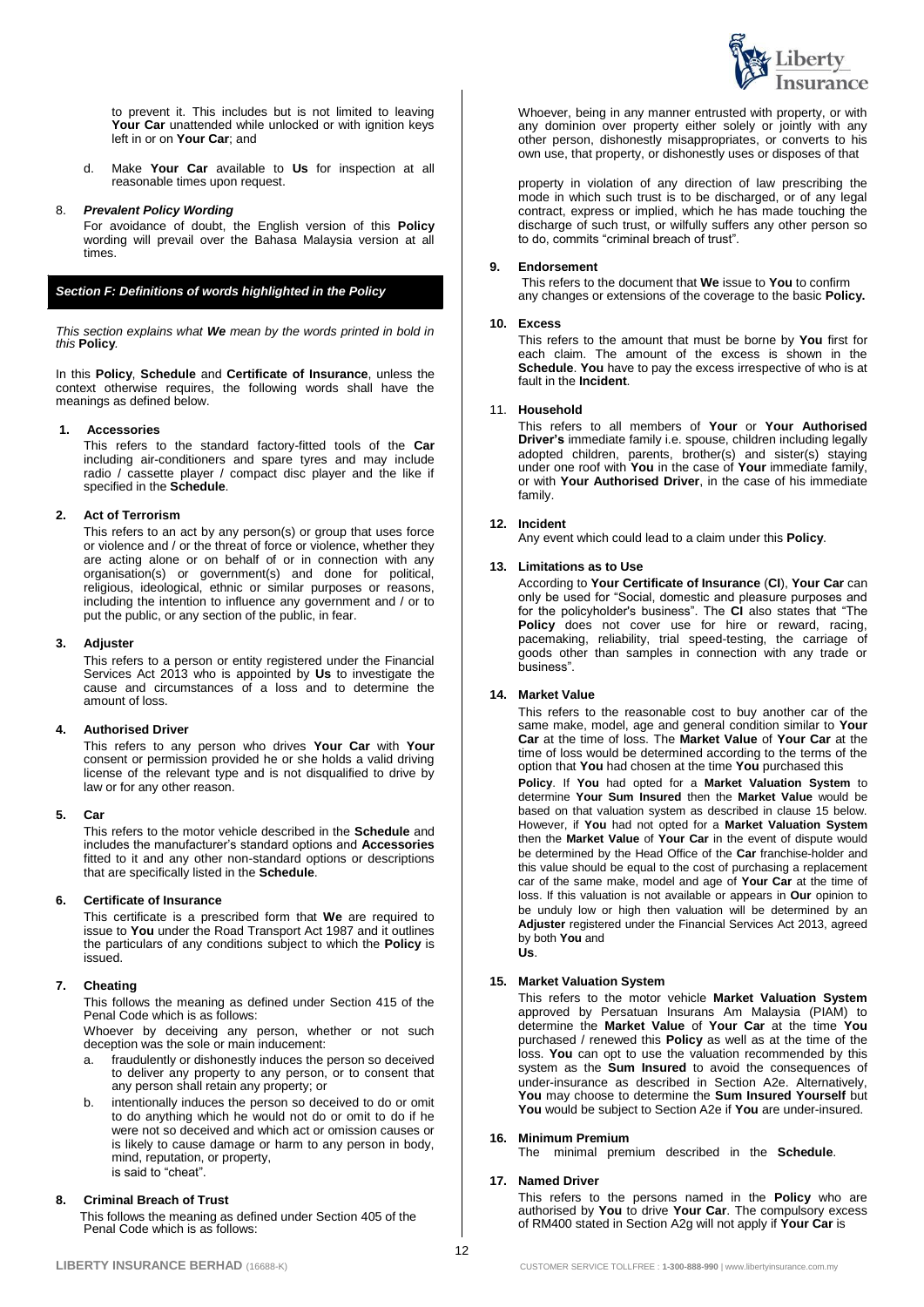

driven by a **Named Driver** provided they hold a valid full driving license of the relevant type and are not disqualified to drive by law or for any other reason and are above the age of 21 years at the time of the **Incident**.

#### **18. Ombudsman for Financial Services (OFS)**

This is an independent body that provides a free and efficient avenue to help settle financial disputes between **You** and **Us** under this **Policy** as an alternative to the courts.

#### **19. Period of Insurance**

The period shown in the **Schedule** when the cover provided by this **Policy** is operative. Cover is only valid from the actual time of purchase of the insurance **Policy** or from when **You** and **We** agree that cover should commence.

#### **20. Policy**

Policy includes the **Schedule**, the **Certificate of Insurance** and all **Endorsements** specifically listed in the **Schedule**.

#### **21. Repairer**

This refers to motor repair workshops approved by **Us** or by Persatuan Insurans Am Malaysia (PIAM) under the PIAM Approved Repairers Scheme (PARS) or any repairer that **We** have given **You** a special permission to use, for a claim.

#### **22. Road**

Section 2 of the Road Transport Act 1987 defines "Road" as "any public road and any other road to which the public has access and includes bridges, tunnels, lay-bys, ferry facilities, interchanges, round-abouts, traffic islands, road dividers, all traffic lanes, sidetables, median strips, overpasses, underpasses, approaches, entrance and exit ramps, toll plazas, service areas, and other structures and fixtures to fully effect its  $\mathsf{HSE}^n$ 

# **23. Schedule**

This document shows **Your** name and address, the **Period of Insurance**, the sections of this **Policy** which apply, the premium **You** have paid, the **Car** which is insured, the **Sum Insured** and details of any extensions or **Endorsements**.

# **24. Sum Insured**

This is the maximum that **We** will pay **You** for a claim under Section A. This amount is shown in the **Schedule**. The **Sum Insured** must be sufficient to cover the cost to replace **Your Car** in the event of an **Incident** that completely destroys it.

**25. We, Our, Us** 

This refers to the licensed Insurance Company that is issuing **You** this **Policy**.

26. **You, Your, Yourself** 

This refers to the policyholder or person described in the **Schedule** as "the Insured".

#### *Section G: Endorsements – applicable only if the Endorsement number is printed in the Schedule*

*The following is a list of additional terms and conditions (known as Endorsements) that We may impose on You or optional covers available that You may want to add to Your basic Policy by paying additional premium. Note that only Endorsements with their numbers specifically printed in the Schedule shall apply to this Policy.*

#### **Endorsement 1: Excess All Claims** *(please see page 4 for explanation and page 12 for definition)*

The **Excess** amount shown in the **Schedule** is the amount that **You** have to pay for each and every claim under Section A arising out of one **Incident**. This means that **We** have the right to deduct the **Excess** from the amount that **We** would otherwise have to pay. If **We** are not able to deduct the **Excess**, **We** have the right to demand that **You** pay **Us** the **Excess** first, before **We** make any payment.

**We** will not deduct this **Excess** for loss or damage in respect of third party claims.

#### **Endorsement 2: Excess Damage Claim** *(please see page 4 for explanation and page 12 for definition)*

The **Excess** amount shown in the **Schedule** is the amount that **You** have to pay for each and every claim under Section A arising out of one **Incident**. This means that **We** have the right to deduct the **Excess** from the amount that **We** would otherwise have to pay. If

**We** cannot deduct the **Excess**, **We** have the right to demand that **You** pay **Us** the **Excess** first, before **We** make any payment.

**We** will not deduct this **Excess** if the loss or damage is caused by fire, explosion, lightning, burglary, housebreaking, theft, third party property damage or bodily injury claims.

#### **Endorsement 3(p): Third Party Only Insurance** *(please see pages 2 - "What is Covered?")*

The cover that **You** have chosen for **Your Car** is limited to 'Third Party' insurance only. This means that **We** will not pay for any loss or damage to **Your Car**. For that reason Section A is deleted and only Section B coverage has been purchased and is available to **You**.

#### **Endorsement 3(q): Third Party, Fire and Theft Insurance** *(please see pages 2 - "What is Covered?")*

The cover that **You** have chosen for **Your Car** is called 'Third Party, Fire and Theft' insurance. This means that the cover provided to **Your Car** under Section A is limited to any loss or damage caused by fire, explosion, lightning, burglary, housebreaking or theft only. For that reason all the remaining covers under Section A1a are deleted and Section B coverage has been purchased and is available to **You**.

# **Endorsement 14: Transfer of Interest**

In consideration of the additional premium that **You** paid **Us** for this endorsement, **We** agree to transfer the interest in this **Policy** on *[state date]* to *[state name of transferee and NRIC No. / Business Registration No.]* of *[state address]* carrying on or engaging in the business or profession of whose proposal and declaration dated *[state date]* shall be the basis of this contract.

Subject otherwise to the terms and conditions of this **Policy**.

# **Endorsement 15: Hire Purchase**

**We** note that **Your Car** is under a Hire Purchase agreement with the Hire Purchase company named in the **Schedule** as the Owners. **You** unconditionally agree that the payment of any claim under Section A by **Us** by way of a cash payment shall be made to the Owners as long as they remain as the Owner of **Your Car** at the time of the **Incident**. The receipt from the Owners will fully discharge **Us** from any further claims or liability in respect of such loss or damage. For all other purposes **You** are the principal party under this **Policy** and not an agent or trustee for the Owners and that **You** have not assigned **Your** rights, benefits and claims under this **Policy** to the Owners. **You** cannot assign **Your** rights, benefits and claims under this **Policy** to anybody without **Our** written consent.

# **Endorsement 15(a): Employer's Loan**

**We** note that **Your Car** was bought under an Employer's Loan agreement. **You** unconditionally agree that the payment of any claim under Section A by **Us** by way of a cash payment shall be made to the Employer named in the **Schedule** as long as the loan remains outstanding at the time of the **Incident** giving rise to a claim. The receipt from the Employer will fully discharge **Us** from any further claims or liability in respect of the **Incident**.

Other than the above, **Our / Your** rights and liabilities under this **Policy** are not affected.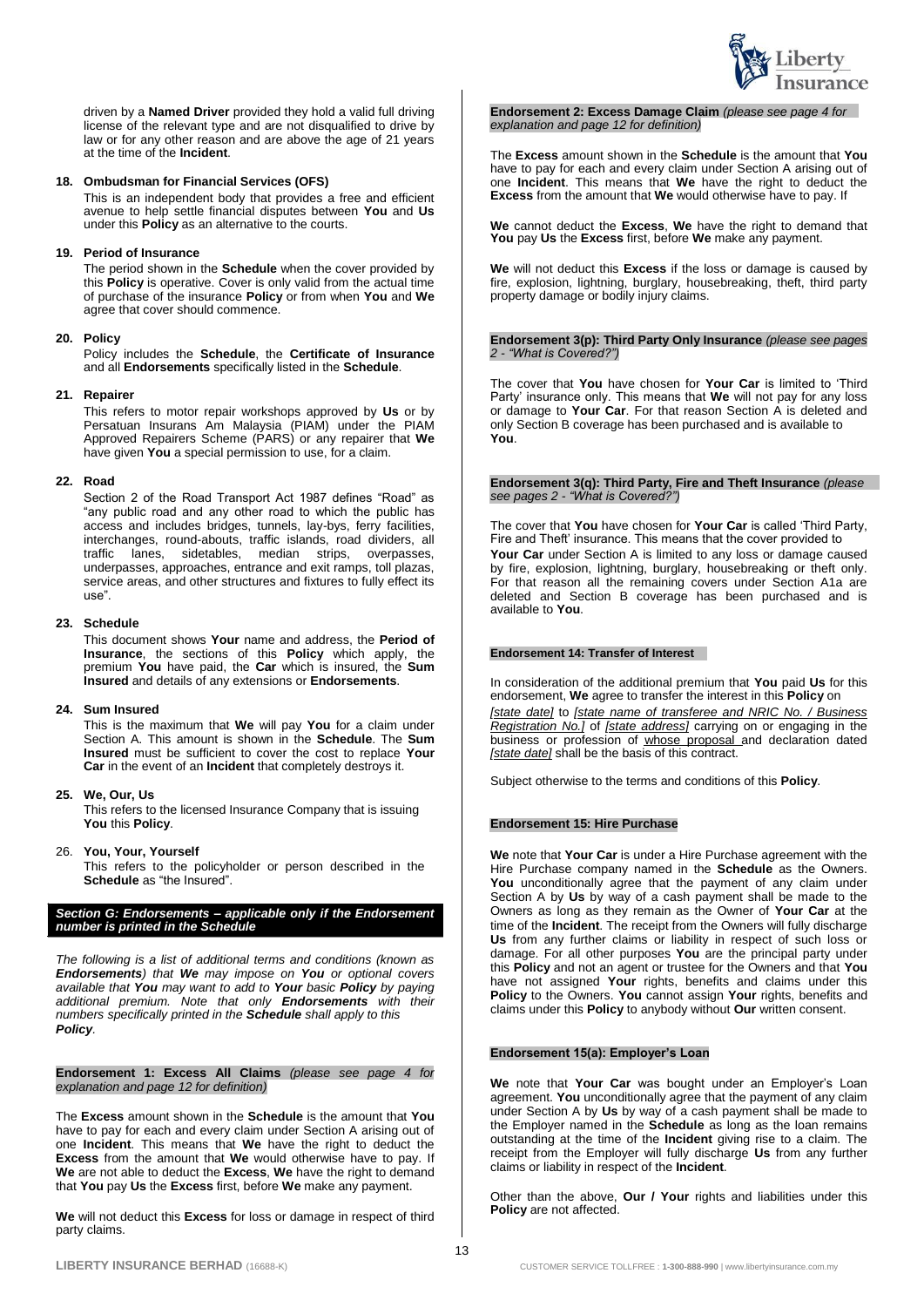

# **Endorsement 18: Fleet Rated Risks – Cancellation of 'No Claim Discount'**

By virtue of the benefit of the Fleet Discount received, the No Claim Discount clause of this **Policy** is cancelled.

Subject otherwise to the terms and conditions of this **Policy**.

# **Endorsement 22: Caravan / Luggage / Boat Trailers**

In consideration of the additional premium that **You** paid **Us** for this endorsement, We agree to cover Caravan or Luggage or Boat Trailer that is specified in the **Schedule** under the heading '**Endorsement 22**' while it is being used together with **Your Car.**

This endorsement does not cover:

- legal liability for death or bodily injury to any passenger in the specified Caravan / Luggage / Boat Trailer unless such person is being carried by reason of or in pursuance of a contract of employment;
- b. loss or damage to the contents of or anything being carried in the specified Caravan / Luggage / Boat Trailer; and
- c. loss or damage to the Boat being carried by the specified **Trailer**

The maximum amount that **We** will pay for loss or damage to the specified Caravan / Luggage / Boat Trailer under Section A for this endorsement is the amount mentioned in the **Schedule** under the heading '**Endorsement 22**'.

# **Endorsement 24(c): Reliability Trials, Competitions etc.**

In consideration of the additional premium that You paid Us for this endorsement, We agree that the insurance provided under this Policy shall cover Your Car while it is being used for *[state either reliability trials, competition]* to be held at *[state place / location]* on *[state date]* organized by *[state name of organizer]* including officially conducted practice for the event.

#### **Endorsement 24(d): Reliability Trials, Competitions etc. (Third Party Cover Only)**

In consideration of the additional premium that **You** paid **Us** for this endorsement, **We** agree that the insurance provided under Section B of this **Policy** shall cover legal liability while **Your Car** is being used for *[state either reliability trials, competition]* to be held at *[state place / location]* on *[state date]* organized by *[state name of organizer]* including officially conducted practice for the event.

#### **Endorsement 25: Strike, Riot and Civil Commotion**

In consideration of the additional premium that **You** paid **Us** for this endorsement, **We** agree that the insurance provided under Section A of this **Policy** shall cover loss or damage to **Your Car** caused by:

- a. the wilful act of any striker or locked out worker to further a strike or to resist a lock out:
- b. the act of any person taking part together with others in disturbance of the public peace (whether in connection with a strike or lock out or not); and
- c. the action of any lawfully constituted authority in preventing, suppressing or attempting to prevent or suppress any of these acts or in minimising the consequences of them.

This endorsement does not cover:

- a. civil war, war, invasion or acts of foreign enemy hostilities or warlike operations (whether war is declared or not);
- b. revolution, rebellion or civil disturbance amounting to a popular uprising; and
- c. **Act of Terrorism**.

It also does not cover any loss, damage or liability directly or indirectly, proximately or remotely caused by or contributed to or traceable to or arising out of or in connection with the above stated exceptions.

# **Endorsement 57: Inclusion of Special Perils**

In consideration of the additional premium that **You** paid **Us** for this endorsement, **We** agree that the insurance provided under Section A of this **Policy** will cover loss or damage to **Your Car** caused by flood, typhoon, hurricane, storm, tempest, volcanic eruption, earthquake, landslide, landslip, subsidence or sinking of the soil / earth or other convulsions of nature.

#### **Endorsement 72: Legal Liability of Passengers for Negligent Acts**

In consideration of the additional premium that **You** paid **Us** for this endorsement, **We** agree that the insurance provided under Section B of this **Policy** will include legal liability incurred by any passenger in **Your Car** on condition that the passenger:

- a. is not driving **Your Car**;
- b. is not entitled to indemnity under any other policy of insurance; and
- c. complies with all the terms and conditions of this **Policy** as though he was **You**.

This endorsement does not cover:

- a. death or bodily injury to any person who is employed by **You** or the passenger, and who dies or is injured in the course of such employment;
- b. damage to any property that belongs to or is held in trust or in the custody or control of **You** or the passenger or which is being carried in **Your Car**; and / or
- c. death or bodily injury to the driver or any other passenger travelling in **Your Car** at the same time.

#### **Endorsement 87: Agreed Value Clause**

The Agreed Value shown in the **Schedule** is the maximum amount that **We** will pay for **Your Car**, less any **Excess** (if applicable) if Your Car is stolen or totally destroyed.

**We** and **You** have agreed at the commencement of this **Policy** to use this value as the basis of settlement provided **We** are liable to pay for such loss or destruction under the terms and conditions of this **Policy**. The **Market Value** of **Your Car** at the time of the loss will not be taken into account.

#### **Endorsement 89: Cover for Windscreens, Windows and Sunroof**

In consideration of the additional premium that **You** paid **Us** for this endorsement, **We** agree that the insurance provided under Section A of this **Policy** will cover the cost to replace or repair any glass in the windscreen, window or sunroof of **Your Car** that is accidentally damaged including the cost of lamination / tinting film (if any) provided no other claim is submitted for this **Incident**. The maximum amount that **We** will pay under this endorsement is the amount mentioned in the **Schedule** under the heading '**Endorsement 89**'.

If **Your** claim is for the damaged glass only and no other damage, **We** will not deduct any **Excess**, and **You** will not lose **Your** No Claim Discount entitlement.

If the damaged glass is replaced, the cover provided by this endorsement comes to an end as soon as the glass is replaced. If **You** wish to enjoy continued coverage **You** must buy a new endorsement cover and pay the additional premium to **Us**.

Alternatively if the damaged glass is repaired this cover will continue but the limit of the amount payable will be reduced by the amount of the repair cost. To restore the cover to the original limit **You** must pay the additional premium to **Us** for the increased cover.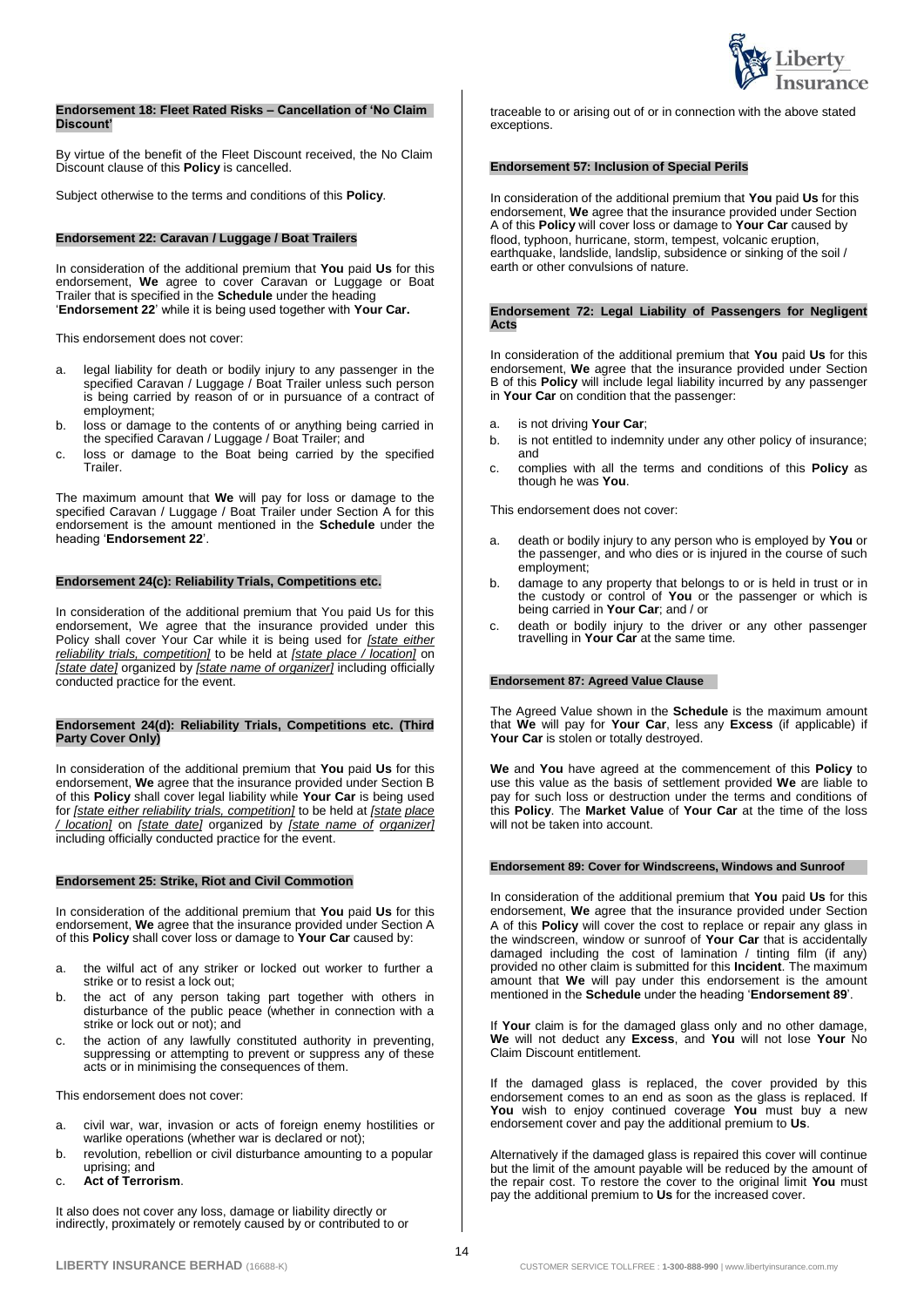

**We** have the final say on whether to repair or to replace the damaged glass.

# **Endorsement 95: Leasing Agreement**

**We** note that **Your Car** is under a Leasing Agreement with the Leasing company named in the **Schedule** as the Lessors. **You** unconditionally agree that the payment of any claim under Section A by **Us** by way of a cash payment shall be made to the Lessors as long as the Leasing Agreement remains valid at the time of the **Incident**. The receipt from the Lessors will fully discharge **Us** from any further claims or liability in respect of such loss or damage. For all other purposes, **You** are the principal party under this **Policy** and not as an agent or trustee for the Lessors and **You** have not assigned **Your** rights, benefits and claims under this **Policy** to the Lessors. **You** cannot assign **Your** rights, benefits and claims under this **Policy** without **Our** written consent.

#### **Endorsement 97: Separate Cover for Accessories fixed to Your Car**

In consideration of the additional premium that **You** paid **Us** for this endorsement, **We** agree that the insurance provided under Section A of this **Policy** shall cover the non-standard **Accessories** specified in the **Schedule.** The maximum amount that **We** will pay under this endorsement is the amount mentioned in the said **Schedule** under the heading '**Endorsement 97**'.

If **Your** claim is for the **Accessories** only and no other damages, **We**  will not deduct any **Excess** and **You** will not lose **Your** No Claim Discount entitlement.

This cover is terminated on the date **Your** claim is settled under this endorsement. To restore this cover **You** must pay the additional premium to **Us** for the renewed cover.

#### **Endorsement 97(a): Gas Conversion Kit and Tank**

In consideration of the additional premium that **You** paid **Us** for this endorsement, **We** agree that the insurance provided under Section A of this **Policy** shall cover loss or damage to the Gas Conversion Kit and Tank of **Your Car** as a separate item provided it is installed by a qualified installer. The maximum amount that **We** will pay under this endorsement is the amount mentioned in the **Schedule** under the heading '**Endorsement 97(a)**'.

If **Your** claim is for the Gas Conversion Kit and Tank only and no other damage, **We** will not deduct any **Excess** and **You** will not lose **Your** No Claim Discount entitlement.

This cover is terminated on the date **Your** claim is settled under this endorsement. To restore this cover **You** must pay the additional premium to **Us** for the renewed cover.

# **Endorsement 100: Legal Liability to Passengers**

In consideration of the additional premium that **You** paid **Us** for this endorsement, **We** shall pay towards **You** or **Your Authorised Driver's** liability to any person being carried in or upon or entering or getting into or onto or alighting from **Your Car** except for:

- a. death or bodily injury to any passenger being carried for hire or reward;
- b. death or bodily injury to any person where such death or injury arises out of and in the course of the employment of such person by **You** or by **Your Authorised Driver**;
- c. damage to property belonging to or in the custody of or control of or held in trust by **You** or **Your Authorised Driver** and / or any member of **Your** or **Your Authorised Driver's Household**;
- d. liability to any person who is a member of **Your** and / or **Your Authorised Driver's Household** who is a passenger in **Your**

**Car** unless he / she is required to be carried in or on **Your Car**  by reason of or in pursuance of his / her contract of employment with **You** or **Your Authorised Driver** and / or his / her employer;

- e. liability caused by a passenger travelling in or alighting from **Your Car**;
- f. any claims brought against **You** by any driver of **Your Car**, whether authorised or not;
- g. any claims brought against any person in any country in courts outside Malaysia, the Republic of Singapore or Negara Brunei Darussalam; and / or
- h. all legal costs and expenses which are not incurred in or recoverable in Malaysia, the Republic of Singapore and Negara Brunei Darussalam.

#### **Condition of Cover**

If at the time of **Incident** giving rise to a claim under this endorsement, **Your Car** is carrying passengers in excess of the

stated maximum number permitted by law, **Our** liability shall be limited to the number of passengers specified for the vehicle as registered at the Road Transport Department.

If the number of passengers carried at the time of the happening of an **Incident** is more than the maximum number permitted in the vehicle by law, **We** will not pay their claim in full. Any payment **We** make to any claimant under this endorsement will be rateably reduced in the proportion of the legally permitted maximum number of lawful passengers over the actual number of passengers carried, at the time of the **Incident.** The difference between the sum paid by **Us** and the claim to be paid to each passenger claimant shall be borne by **You** or **Your Authorised Driver**. The proportion **We** pay shall be calculated in accordance with the following formula:

Number of passengers permitted by law X Total Claim Awarded Actual number of passengers carried at time of **Incident**

#### **Endorsement 101: Extension of Cover to the Kingdom of Thailand**

In consideration of the additional premium that **You** paid **Us** for this endorsement, **We** agree that the insurance provided under Section A and Section B1a(ii) of this **Policy** shall cover **Your Car** while it is being used in the Kingdom of Thailand from the time of purchase on [*state date*] to midnight (Malaysian Standard Time) on [*state date*]. The limit of liability that **We** provide under Section B1a(ii) will be up to a maximum of RM100,000 only.

This endorsement does not cover legal liability under Section B1a(i) while **Your Car** is being used in the Kingdom of Thailand.

#### **Endorsement 102: Extension of Cover to West Kalimantan**

In consideration of the payment of additional premium by **You** to **Us**, the geographical area of this **Policy** is extended to include West a.m. / p.m. on [state date] to midnight (Malaysian Standard Time) on [*state date*] subject to the limit of liability of RM50,000 under Section B1a(i) and B1b(ii).

Subject otherwise to the terms and conditions of this **Policy**.

#### **Endorsement 105: Limits of Liability for Third Party Property Damage (TPPD)**

In consideration of the additional premium that **You** paid **Us** for this endorsement, **We** agree to increase the limit of liability provided under Section B2(ii) of this **Policy** to RM [*state new limit*] with effect from [*state date*].

Limits of liability in excess of RM3 million up to RM20 million is allowed subject to additional premium stated as below:-